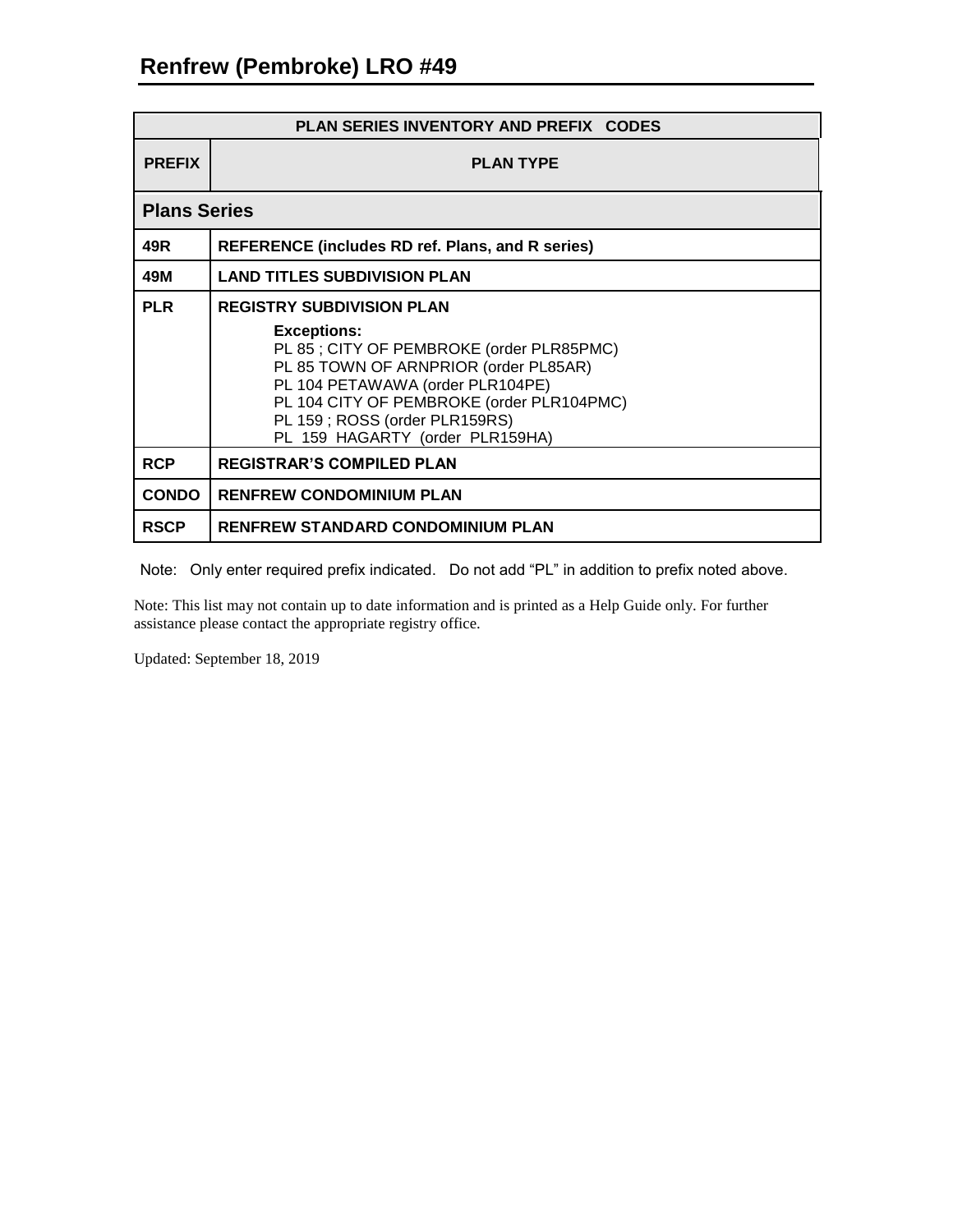| Plan No.               | <b>Prefix</b>      | <b>Description (underlying geographics)</b>                                                                                        |
|------------------------|--------------------|------------------------------------------------------------------------------------------------------------------------------------|
| (include<br>additional | code to<br>use for |                                                                                                                                    |
| number if              | the                |                                                                                                                                    |
| plan was               | system             |                                                                                                                                    |
| renumbered)            |                    |                                                                                                                                    |
| PL1                    | MBP <sub>1</sub>   | PART LOTS 3, 4 & 5, CONCESSION 8, BROMLEY TOWNSHIP                                                                                 |
| <b>PL 2</b>            | MBP <sub>2</sub>   | PART LOT 35, CONCESSION 2, PEMBROKE TOWNSHIP                                                                                       |
| PL3                    | MBP <sub>3</sub>   | PART WEST HALF LOT 11, CONCESSION 2, HORTON TOWNSHIP                                                                               |
| PL4                    | MBP <sub>4</sub>   | PART SOUTH EAST HALF LOT 11, CONCESSION 1, HORTON TOWNSHIP                                                                         |
| <b>PL 5</b>            | MBP <sub>5</sub>   | PART LOT 6, CONCESSIONS 3 & 4, MCNAB TOWNSHIP                                                                                      |
| PL <sub>6</sub>        | MBP <sub>6</sub>   | <b>PART LOT 9, CONCESSION 5, WESTMEATH TOWNSHIP</b>                                                                                |
| PL <sub>7</sub>        | MBP 7              | PART LOTS 1, 2 & 3, CONCESSIONS B & C, MCNAB TOWNSHIP                                                                              |
| PL <sub>8</sub>        | MBP <sub>8</sub>   | PART LOT 13, CONCESSIONS 1 & 2, HORTON TOWNSHIP, VILLAGE OF RENFREW                                                                |
| PL <sub>9</sub>        | MBP <sub>9</sub>   | PART LOT 16, CONCESSION 1, PEMBROKE TOWNSHIP                                                                                       |
| <b>PL 10</b>           | <b>MBP 10</b>      | PART LOTS 32 & 33, CONCESSION 2, PEMBROKE TOWNSHIP                                                                                 |
| <b>PL 11</b>           | <b>MBP 11</b>      | PART EAST HALF LOTS 11 & 12, CONCESSION 1, PART WEST HALF LOT 12,<br><b>CONCESSION 2, HORTON, VILLAGE OF RENFREW</b>               |
| PL 13                  | <b>MBP 13</b>      | PART LOT 31, CONCESSION 2, PEMBROKE TOWNSHIP                                                                                       |
| <b>PL 16</b>           | <b>MBP 16</b>      | PART LOTS 18 & 19, CONCESSION 8, WILBERFORCE TOWNSHIP, PART LOTS 20 &<br>21, CONCESSION 21, GRATTAN TOWNSHIP, VILLAGE OF EGANVILLE |
| <b>PL 21</b>           | <b>MBP 21</b>      | PART LOTS 18 & 19, CONCESSION 13, MCNAB TOWNSHIP, VILLAGE OF<br><b>SANDPOINT</b>                                                   |
| <b>PL 22</b>           | <b>MBP 22</b>      | PART LOT 16, FIRST RANGE(CONCESSION 1) PEMBROKE TOWNSHIP, TOWN OF<br><b>PEMBROKE</b>                                               |
| <b>PL 23</b>           | <b>MBP 23</b>      | PART NORTH EAST HALF LOTS 6 & 7, CONCESSIONS 13 & 14, MCNAB TOWNSHIP,<br><b>VILLAGE OF MANSFIELD</b>                               |
| <b>PL 24</b>           | <b>MBP 24</b>      | PART LOT 12, CONCESSION 13, MCNAB TOWNSHIP                                                                                         |
| <b>PL 25</b>           | <b>MBP 25</b>      | PART LOT 17 & 18, LAKE RANGE & RANGE C, TOWNSHIP OF PETAWAWA                                                                       |
| <b>PL 26</b>           | <b>MBP 26</b>      | MULTIPLE LOTS, CONCESSION 2, FRONTING ALLUMETTE LAKE, PEMBROKE<br>TOWNSHIP, VILLAGE OF CAMPBELLTOWN                                |
| <b>PL 27</b>           | <b>MBP 27</b>      | PART LOT 16, FIRST RANGE(CONCESSION 1) PEMBROKE TOWNSHIP, TOWN OF<br><b>PEMBROKE</b>                                               |
| <b>PL 28</b>           | <b>MBP 28</b>      | PART LOT 12, CONCESSION 13, MCNAB TOWNSHIP, VILLAGE OF BRAESIDE                                                                    |
| <b>PL 29</b>           | <b>MBP 29</b>      | PART LOT 11, CONCESSION B, TOWNSHIP OF MCNAB, PT BLOCK O, VILLAGE OF<br><b>BRAESIDE</b>                                            |
| <b>PL 30</b>           | <b>MBP 30</b>      | PART LOT 16, FIRST RANGE(CONCESSION 1) PEMBROKE TOWNSHIP, TOWN OF<br><b>PEMBROKE</b>                                               |
| <b>PL 30A</b>          | <b>MBP 30A</b>     | PART LOT 16, FIRST RANGE(CONCESSION 1) PEMBROKE TOWNSHIP, TOWN OF<br><b>PEMBROKE</b>                                               |
| <b>PL 31</b>           | <b>MBP 31</b>      | PARK LOT 9, PART EAST HALF LOT 4, CONCESSION 13, MCNAB TOWNSHIP                                                                    |
| <b>PL 32</b>           | <b>MBP 32</b>      | PART EAST HALF LOT 5, CONCESSION 13, MCNAB TOWNSHIP                                                                                |
| <b>PL 33</b>           | <b>MBP 33</b>      | PART NORTH WEST HALF LOTS 2, 3, 4 & 5, CONCESSIONS 13 & 14, PART LOTS 3 &<br>4, CONCESSION 15, MCNAB TOWNSHIP                      |
| <b>PL 34</b>           | <b>MBP 34</b>      | PART EAST HALF LOT 3, CONCESSION 3, MCNAB TOWNSHIP, VILLAGE OF<br><b>ARNPRIOR</b>                                                  |
| <b>PL 35</b>           | <b>MBP 35</b>      | PART WEST HALF LOT 11, CONCESSION 2, HORTON TOWNSHIP, VILLAGE OF<br><b>RENFREW</b>                                                 |
| <b>PL 36</b>           | <b>MBP 36</b>      | <b>PART LOTS 30 &amp; 31, CONCESSION 2, PEMBROKE TOWNSHIP</b>                                                                      |
| <b>PL 37</b>           | <b>MBP 37</b>      | PART LOTS 32, 33 & 34, CONCESSION 2, PEMBROKE TOWNSHIP                                                                             |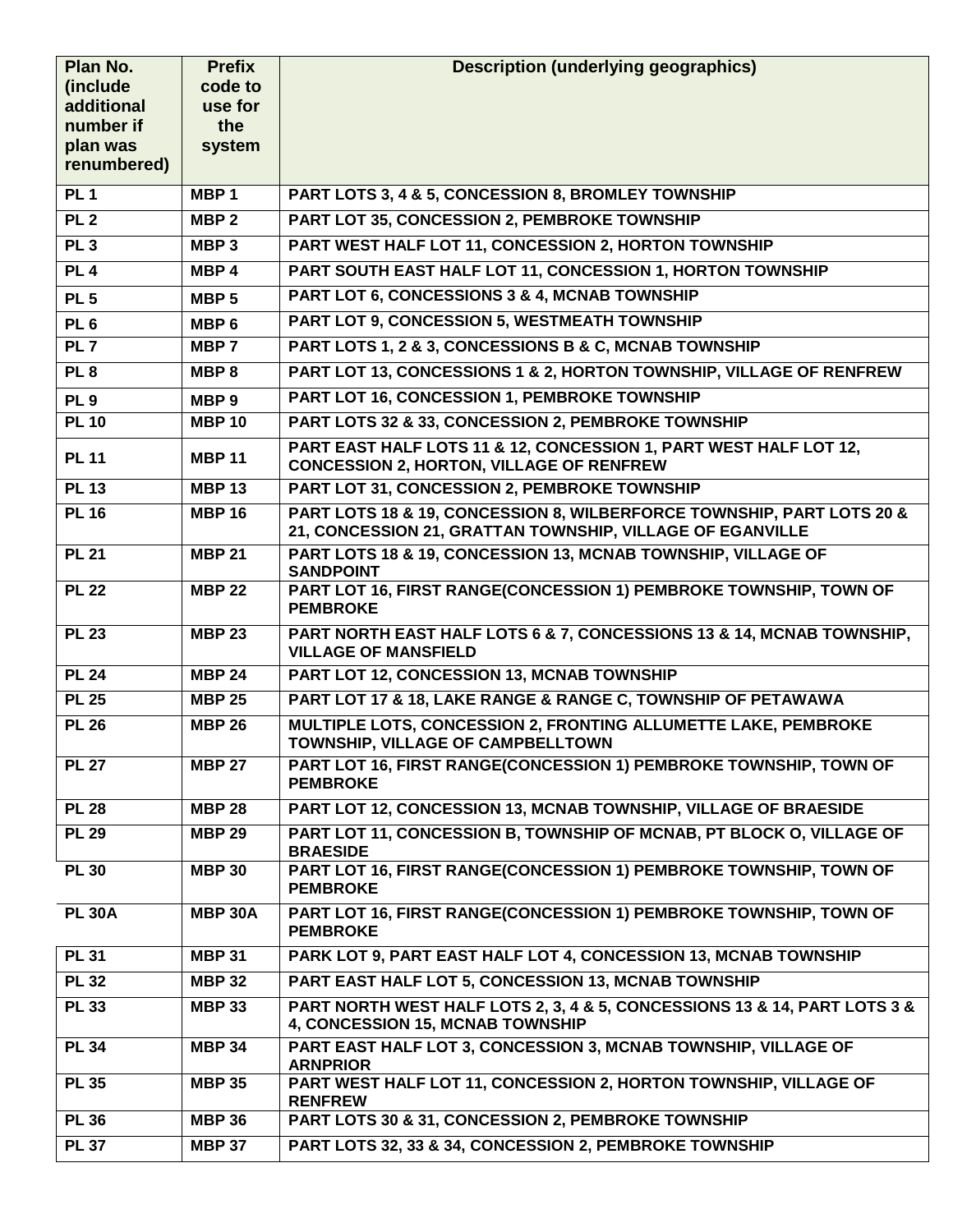| Plan No.              | <b>Prefix</b>  | <b>Description (underlying geographics)</b>                                                                                         |
|-----------------------|----------------|-------------------------------------------------------------------------------------------------------------------------------------|
| (include              | code to        |                                                                                                                                     |
| additional            | use for        |                                                                                                                                     |
| number if<br>plan was | the<br>system  |                                                                                                                                     |
| renumbered)           |                |                                                                                                                                     |
|                       |                |                                                                                                                                     |
| <b>PL 38</b>          | <b>MBP 38</b>  | PART LOTS 11, 12 & 13, CONCESSION 1, LOT 12, CON 2, HORTON TOWNSHIP,<br><b>VILLAGE OF RENFREW</b>                                   |
| <b>PL 39</b>          | <b>MBP 39</b>  | PART LOTS 6 & 7, CONCESSION 13, MCNAB TOWNSHIP, VILLAGE OF MANSFIELD                                                                |
| <b>PL 40</b>          | <b>MBP 40</b>  | PART LOT 4, CONCESSION 13, MCNAB TOWNSHIP, ARNPRIOR                                                                                 |
| <b>PL 41</b>          | <b>MBP 41</b>  | PART EAST HALF LOT 8, CON 1, HORTON TOWNSHIP, VILLAGE OF<br><b>THOMSONVILLE</b>                                                     |
| <b>PL 42</b>          | <b>MBP 42</b>  | PART SOUTH WEST HALF LOT 7, CON 14, MCNAB TOWNSHIP, VILLAGE OF<br><b>DOCHERT</b>                                                    |
| <b>PL 43</b>          | <b>MBP 43</b>  | PART OF PARK LOT 6, VILLAGE OF ARNPRIOR                                                                                             |
| <b>PL 44</b>          | <b>MBP 44</b>  | PART LOT 12, CONCESSION 13, MCNAB TOWNSHIP, VILLAGE OF BRAESIDE                                                                     |
| <b>PL 45</b>          | <b>MBP 45</b>  | PART LOTS 1 & 2, CONCESSION WEST FRONT E, WESTMEATH TOWNSHIP,<br><b>VILLAGE OF WESTMEATH</b>                                        |
| <b>PL 46</b>          | <b>MBP 46</b>  | PART LOT 12, CONCESSIONS 1 & 2, HORTON TOWNSHIP, VILLAGE OF RENFREW                                                                 |
| <b>PL 47</b>          | <b>MBP 47</b>  | PART OF PARK LOT 5, VILLAGE OF ARNPRIOR                                                                                             |
| <b>PL 48</b>          | <b>MBP 48</b>  | PART EAST HALF LOT 10, CONCESSION 1, HORTON TOWNSHIP, VILLAGE OF                                                                    |
|                       |                | <b>RENFREW</b>                                                                                                                      |
| <b>PL 49</b>          | <b>MBP 49</b>  | BLOCKS U, V & PART OF BLOCK T, PART LOT 5, CONCESSIONS 13 & 14, PART<br>ROAD ALLOWANCE BETWEEN CONCESSIONS 13 & 14, MCNAB TOWNSHIP, |
|                       |                | <b>VILLAGE OF ARNPRIOR</b>                                                                                                          |
| <b>PL 50</b>          | <b>MBP 50</b>  | PART SOUTH WEST HALF LOT 7, CON 14, MCNAB TOWNSHIP, VILLAGE OF                                                                      |
|                       |                | <b>DOCHERT</b>                                                                                                                      |
| <b>PL 51</b>          | <b>MBP 51</b>  | PART LOT 11, CONCESSION 1, HORTON TOWNSHIP, TOWN OF RENFREW                                                                         |
| <b>PL 52</b>          | <b>MBP 52</b>  | LOT 35, FRONT(2ND) CONCESSION, PEMBROKE TOWNSHIP, TOWN OF PEMBROKE                                                                  |
| <b>PL 53</b>          | <b>MBP 53</b>  | PART LOTS 13 & 14, CONCESSION 6, MCNAB TOWNSHIP, VILLAGE OF<br><b>STEWARTVILLE</b>                                                  |
| <b>PL 54</b>          | <b>MBP 54</b>  | PART LOT 2, CONCESSION 13, MCNAB TOWNSHIP                                                                                           |
| <b>PL 55</b>          | <b>MBP 55</b>  | PART LOTS 1 & 2, BLOCK C, MCNAB TOWNSHIP, VILLAGE OF MANSFIELD                                                                      |
| <b>PL 56</b>          | <b>MBP 56</b>  | PART LOT 18, CONCESSION 8, WILBERFORCE TOWNSHIP & PART LOT 21,<br><b>CONCESSION 21, GRATTAN TOWNSHIP, VILLAGE OF EGANVILLE</b>      |
| <b>PL 57</b>          | <b>MBP 57</b>  | PART LOTS 32, 33 & 34, CONCESSION 2, PEMBROKE TOWNSHIP, TOWN OF                                                                     |
|                       |                | <b>PEMBROKE</b>                                                                                                                     |
| <b>PL 58</b>          | <b>MBP 58</b>  | PART PARK LOTS 1, 2, 3 & 4, JEDWOOD, MCNAB TOWNSHIP, VILLAGE OF<br><b>ARNPRIOR</b>                                                  |
| <b>PL 59</b>          | <b>MBP 59</b>  | PART LOT 4, CONCESSION 9, BROMLEY TOWNSHIP, VILLAGE OF DOUGLAS                                                                      |
| <b>PL 60</b>          | <b>MBP 60</b>  | PART LOT 23, CONCESSION 6, WESTMEATH TOWNSHIP, VILLAGE OF<br><b>WESTMEATH</b>                                                       |
| <b>PL 61</b>          | <b>MBP 61</b>  | PART WEST HALF LOT 12, CONCESSION 2, HORTON TOWNSHIP, VILLAGE OF<br><b>RENFREW</b>                                                  |
| <b>PL 62</b>          | <b>MBP 62</b>  | PART EAST HALF LOT 10, CONCESSION 1, HORTON TOWNSHIP, VILLAGE OF<br><b>RENFREW</b>                                                  |
| <b>PL 63</b>          | <b>MBP 63</b>  | PART SOUTH WEST HALF LOT 4, CON B, MCNAB TOWNSHIP                                                                                   |
| <b>PL 64</b>          | <b>MBP 64</b>  | PART LOTS 31 & 32, CONCESSION (RANGE) 9, BRUDENELL TOWNSHIP, VILLAGE                                                                |
|                       |                | OF ROCKINGHAM                                                                                                                       |
| <b>PL 64a</b>         | <b>MBP 64a</b> | <b>MARTIN CEMETERY PLAN - PART LOT 6, CONCESSION 4, HORTON TOWNSHIP</b>                                                             |
| <b>PL 65</b>          | <b>MBP 65</b>  | PART LOTS 4 & 5, CONCESSION 1, ROSS TOWNSHIP, VILLAGE OF COBDEN                                                                     |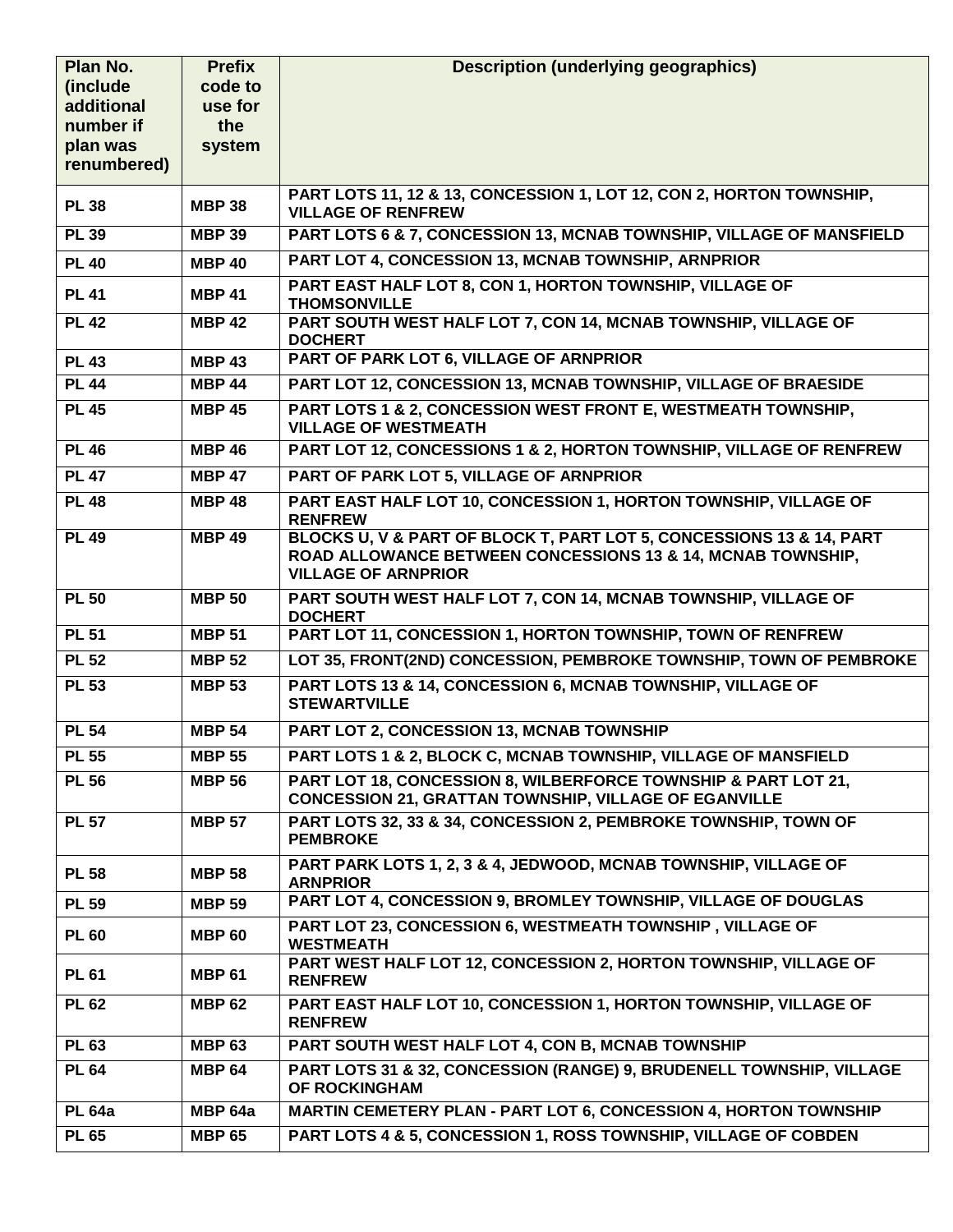| Plan No.                | <b>Prefix</b>  | <b>Description (underlying geographics)</b>                                                              |
|-------------------------|----------------|----------------------------------------------------------------------------------------------------------|
| (include                | code to        |                                                                                                          |
| additional              | use for        |                                                                                                          |
| number if               | the            |                                                                                                          |
| plan was<br>renumbered) | system         |                                                                                                          |
|                         |                |                                                                                                          |
| <b>PL 66</b>            | <b>MBP 66</b>  | PART SOUTH HALF LOT 7, CONCESSION 8, ROSS TOWNSHIP, VILLAGE OF<br><b>FORESTER'S FALLS</b>                |
| <b>PL 67</b>            | <b>MBP 67</b>  | PART LOTS 291 & 292, RANGE NORTH, BRUDENELL, VILLAGE OF BRUDENELL                                        |
| <b>PL 67a</b>           | <b>MBP 67a</b> | ROSS CEMETERY PLAN, PART EAST HALF LOT 15, CONCESSION 8, ROSS<br><b>TOWNSHIP</b>                         |
| <b>PL 68</b>            | <b>MBP 68</b>  | <b>PART LOT 19 CONCESSION 3, BROMLEY</b>                                                                 |
| <b>PL 69</b>            | <b>MBP 69</b>  | LOT 3, PART LOT 7, FRONTING DANIEL STREET, VILLAGE OF ARNPRIOR                                           |
| <b>PL 70</b>            | <b>MBP 70</b>  | PT LOTS 33 & 34, FRONT (2nd) CONCESSION, PEMBROKE TOWNSHIP, TOWN OF<br><b>PEMBROKE</b>                   |
| <b>PL 71</b>            | MBP71          | <b>PART LOT 9, CONCESSION 5, WESTMEATH TOWNSHIP</b>                                                      |
| <b>PL 72</b>            | <b>MBP 72</b>  | PART LOTS 32 & 33, CONCESSION 2, PEMBROKE TOWNSHIP, TOWN OF<br><b>PEMBROKE</b>                           |
| <b>PL 73</b>            | <b>MBP 73</b>  | PART LOTS 32 & 33, CONCESSION 2, PEMBROKE TOWNSHIP, TOWN OF<br><b>PEMBROKE</b>                           |
| <b>PL 74</b>            | <b>MBP 74</b>  | PART LOT 29, CONCESSION FRONT OR 2, PEMBROKE TOWNSHIP                                                    |
| <b>PL 75</b>            | <b>MBP 75</b>  | LOTS 20, 21 & 22, FRONTING ALBERT STREET; LOTS 45, 46 & 47, FRONTING JOHN<br>STREET, VILLAGE OF ARNPRIOR |
| <b>PL 76</b>            | <b>MBP 76</b>  | PART LOTS 2 & 3, CONCESSION 9, BUCHANAN TOWNSHIP                                                         |
| <b>PL 77</b>            | <b>MBP 77</b>  | PART LOTS 3 & 4, CONCESSION C, MCNAB TOWNSHIP, VILLAGE OF ARNPRIOR                                       |
| <b>PL 78</b>            | <b>MBP78</b>   | PART LOTS 17 & 18, CONCESSION 9 & 10, BAGOT TOWNSHIP                                                     |
| <b>PL 79</b>            | <b>MBP 79</b>  | PART EAST HALF LOTS 12 & 13, CONCESSION 1, HORTON TOWNSHIP, VILLAGE OF<br><b>RENFREW</b>                 |
| <b>PL 80</b>            | <b>MBP 80</b>  | PART LOT 15, CONCESSION 1, PEMBROKE TOWNSHIP, VILLAGE OF CHURCHVILLE                                     |
| <b>PL 82</b>            | <b>MBP 82</b>  | PART EAST HALF LOT 4, CONCESSION 13, MCNAB TOWNSHIP, VILLAGE OF<br><b>ARNPRIOR</b>                       |
| <b>PL 83</b>            | <b>MBP 83</b>  | PART LOTS 32 & 33, CONCESSION 2, PEMBROKE TOWNSHIP, TOWN OF<br><b>PEMBROKE</b>                           |
| <b>PL 84</b>            | <b>MBP 84</b>  | PART LOT 23, CONCESSION 2, ROSS TOWNSHIP, VILLAGE OF HALEY STATION                                       |
| <b>PL 85</b>            | <b>MBP 85</b>  | PART SUPPLE ESTATE, PART LOTS 32, 33 & 34, CONCESSION 2, PEMBROKE<br><b>TOWNSHIP, TOWN OF PEMBROKE</b>   |
| <b>PL 85a</b>           | <b>MBP 85a</b> | PART LOTS 3, 4 & 5, CONCESSION 13, MCNAB TOWNSHIP, VILLAGE OF ARNPRIOR                                   |
| <b>PL 86</b>            | <b>MBP 86</b>  | PART LOT 4, CONCESSION 5, ROSS, VILLAGE OF COBDEN                                                        |
| <b>PL 87</b>            | <b>MBP 87</b>  | PART SOUTH HALF LOT 7, CONCESSION 8, ROSS TOWNSHIP, VILLAGE OF<br><b>FORESTER'S FALLS</b>                |
| <b>PL 88</b>            | <b>MBP 88</b>  | PART LOT 7, CONCESSION 4, ADMASTON TOWNSHIP, VILLAGE OF FERGUSLEE                                        |
| <b>PL 89</b>            | <b>MBP 89</b>  | PART EAST HALF LOT 3, CONCESSION 13, MCNAB TOWNSHIP, CHURCH SECTION,                                     |
|                         |                | <b>VILLAGE OF ARNPRIOR</b>                                                                               |
| <b>PL 90</b>            | <b>MBP 90</b>  | PART WEST HALF LOT 17, CONCESSION 10, BAGOT TOWNSHIP, VILLAGE OF<br><b>CALABOGIE</b>                     |
| <b>PL 91</b>            | <b>MBP 91</b>  | PART SUPPLE ESTATE, PART LOTS 32, 33 & 34, CONCESSION 2, PEMBROKE<br><b>TOWNSHIP, TOWN OF PEMBROKE</b>   |
| <b>PL 92</b>            | <b>MBP 91</b>  | PART SUPPLE ESTATE, PART LOTS 32, 33 & 34, CONCESSION 2, PEMBROKE<br><b>TOWNSHIP, TOWN OF PEMBROKE</b>   |
| <b>PL 93</b>            | <b>MBP 93</b>  | PART LOTS 30 & 31, CONCESSION 2, PEMBROKE TOWNSHIP                                                       |
| <b>PL 94</b>            | <b>MBP 94</b>  | CEMETERY OF ST.COLUMBUS, PART LOT 27, CONCESSION A, ALICE TOWNSHIP                                       |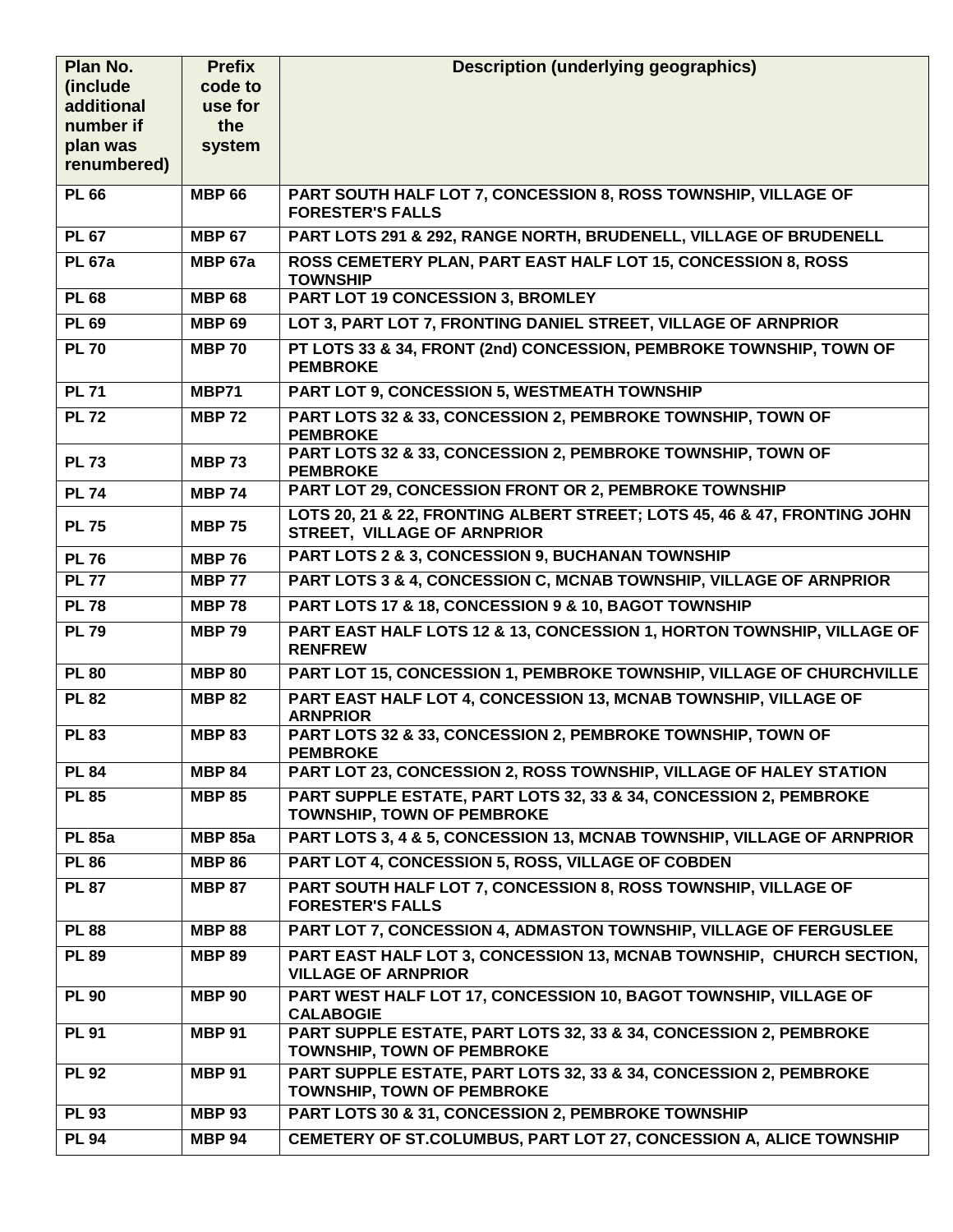| Plan No.                | <b>Prefix</b>   | <b>Description (underlying geographics)</b>                                                                                  |
|-------------------------|-----------------|------------------------------------------------------------------------------------------------------------------------------|
| (include)               | code to         |                                                                                                                              |
| additional              | use for         |                                                                                                                              |
| number if               | the             |                                                                                                                              |
| plan was<br>renumbered) | system          |                                                                                                                              |
|                         |                 |                                                                                                                              |
| <b>PL 95</b>            | <b>MBP 95</b>   | RESERVE LOT, MCNAB HOMESTEAD, PART LOT 6, CONCESSION C, MCNAB<br><b>TOWNSHIP</b>                                             |
| <b>PL 96</b>            | <b>MBP 96</b>   | LOTS OR BLOCKS 1, 2 & 3, PLAN VILLAGE OF ARNPRIOR, MCLACHLIN SECTION                                                         |
| <b>PL 97</b>            | <b>MBP 97</b>   | PART LOTS 12 & 13, CONCESSION 1, HORTON TOWNSHIP, PART MCDOUGALL<br><b>SECTION, VILLAGE OF RENFREW</b>                       |
| <b>PL 98</b>            | <b>MBP 98</b>   | BLOCK 1 IN MURRAY DORAN SECTION, PART LOTS 38 & 39, BLOCK Q, MOFFAT<br><b>SECTION, TOWN OF PEMBROKE</b>                      |
| <b>PL 99</b>            | <b>MBP 99</b>   | PRESBYTERIAN CHURCH CEMETERY, PART LOTS 34, 35 & 36, VILLAGE OF<br><b>OSCEOLA</b>                                            |
| <b>PL 100</b>           | <b>MBP 100</b>  | PART LOT 21, CONCESSION 7, PETAWAWA TOWNSHIP, VILLAGE OF PETAWAWA                                                            |
| <b>PL 101</b>           | <b>MBP 101</b>  | <b>MOFFAT HOMESTEAD IN MOFFAT SECTION, TOWN OF PEMBROKE</b>                                                                  |
| <b>PL 102</b>           | <b>MBP 102</b>  | PART LOT 35, CONCESSION 1, PEMBROKE TOWNSHIP, TOWN OF PEMBROKE                                                               |
| <b>PL 103</b>           | <b>MBP 103</b>  | PART LOT 15, CONCESSION 1, PEMBROKE TOWNSHIP, VILLAGE OF CHURCHVILLE                                                         |
| <b>PL 104</b>           | <b>MBP 104</b>  | MUNRO BLOCK, SUPPLE SECTION, TOWN OF PEMBROKE                                                                                |
| <b>PL 104a</b>          | <b>MBP 104a</b> | <b>BLOCK C, TOWN PLOT, PETAWAWA</b>                                                                                          |
| <b>PL 105</b>           | <b>MBP 105</b>  | PART LOTS 12 & 13, CONCESSION 2, HORTON TOWNSHIP, PART HINCKS SECTION,<br><b>VILLAGE OF RENFREW</b>                          |
| <b>PL 106</b>           | <b>MBP 106</b>  | ROAD ALLOWANCE THROUGH LOT 35, CONCESSION 2 AND LOT 14, CONCESSION<br>1, PEMBROKE TOWNSHIP                                   |
| <b>PL 107</b>           | <b>MBP 107</b>  | PT LOTS 11 & 12, CONCESSION 1, HORTON TOWNSHIP, MCDOUGALL SECTION,<br><b>TOWN OF RENFREW</b>                                 |
| <b>PL 108</b>           | <b>MBP 108</b>  | PART LOT 29, CONCESSION 2, PEMBROKE TOWNSHIP, FRASERVILLE                                                                    |
| <b>PL 109</b>           | <b>MBP 109</b>  | PART LOTS 10, 11, 12 & 13, CONCESSIONS 1 & 2, HORTON TOWNSHIP, TOWN OF<br><b>RENFREW</b>                                     |
| <b>PL 110</b>           | <b>MBP 110</b>  | PART EAST HALF LOT 3, CONCESSION 13, MCNAB TOWNSHIP, RESERVE Y,<br><b>VILLAGE OF ARNPRIOR</b>                                |
| <b>PL 111</b>           | <b>MBP 111</b>  | PART EAST HALF LOT 4, CONCESSION 13, MCNAB TOWNSHIP, PARK LOT 3,<br><b>VILLAGE OF ARNPRIOR</b>                               |
| <b>PL 112</b>           | <b>MBP 112</b>  | PART WEST HALF LOT 4, CONCESSION 13, MCNAB TOWNSHIP, PARK LOT 4.<br><b>VILLAGE OF ARNPRIOR</b>                               |
| <b>PL 113</b>           | <b>MBP 113</b>  | PART LOT 1, CONCESSION 8, BUCHANAN, VILLAGE OF CLARKESVILLE                                                                  |
| <b>PL 114</b>           | <b>MBP 114</b>  | PART LOT 18, CONCESSION 8, WILBERFORCE TOWNSHIP, VILLAGE OF<br><b>EGANVILLE</b>                                              |
| <b>PL 115</b>           | <b>MBP 115</b>  | PART EAST HALF LOT 3, CONCESSION 13, MCNAB TOWNSHIP, HAVEY SECTION,<br><b>TOWN OF ARNPRIOR</b>                               |
| <b>PL 116</b>           | <b>MBP 116</b>  | PART LOT 11, CONCESSION 1, HORTON TOWNSHIP, VILLAGE OF RENFREW                                                               |
| <b>PL 117</b>           | <b>MBP 117</b>  | PART EAST HALF LOT 4, CONCESSION 13, MCNAB TOWNSHIP, PART PARK LOTS 4<br>& 5 & PART MARY STREET, MCGONIGAL SECTION, ARNPRIOR |
| <b>PL 118</b>           | <b>MBP 118</b>  | PART LOT 11, CONCESSION 1, HORTON TOWNSHIP, RENFREW CREAMERY<br><b>GROUNDS, TOWN OF RENFREW</b>                              |
| <b>PL 119</b>           | <b>MBP 119</b>  | PART LOTS 33 & 34, CONCESSION 2, PEMBROKE TOWNSHIP, SUPPLE SECTION,<br><b>TOWN OF PEMBROKE</b>                               |
| <b>PL 120</b>           | <b>MBP 120</b>  | PART LOT 11, CONCESSION 2, HORTON TOWNSHIP, TOWN OF RENFREW                                                                  |
| <b>PL 121</b>           | <b>MBP 121</b>  | PARK LOT B, PT LOT 6, CONCESSION 14, MCNAB TOWNSHIP, VILLAGE OF<br><b>MANSFIELD</b>                                          |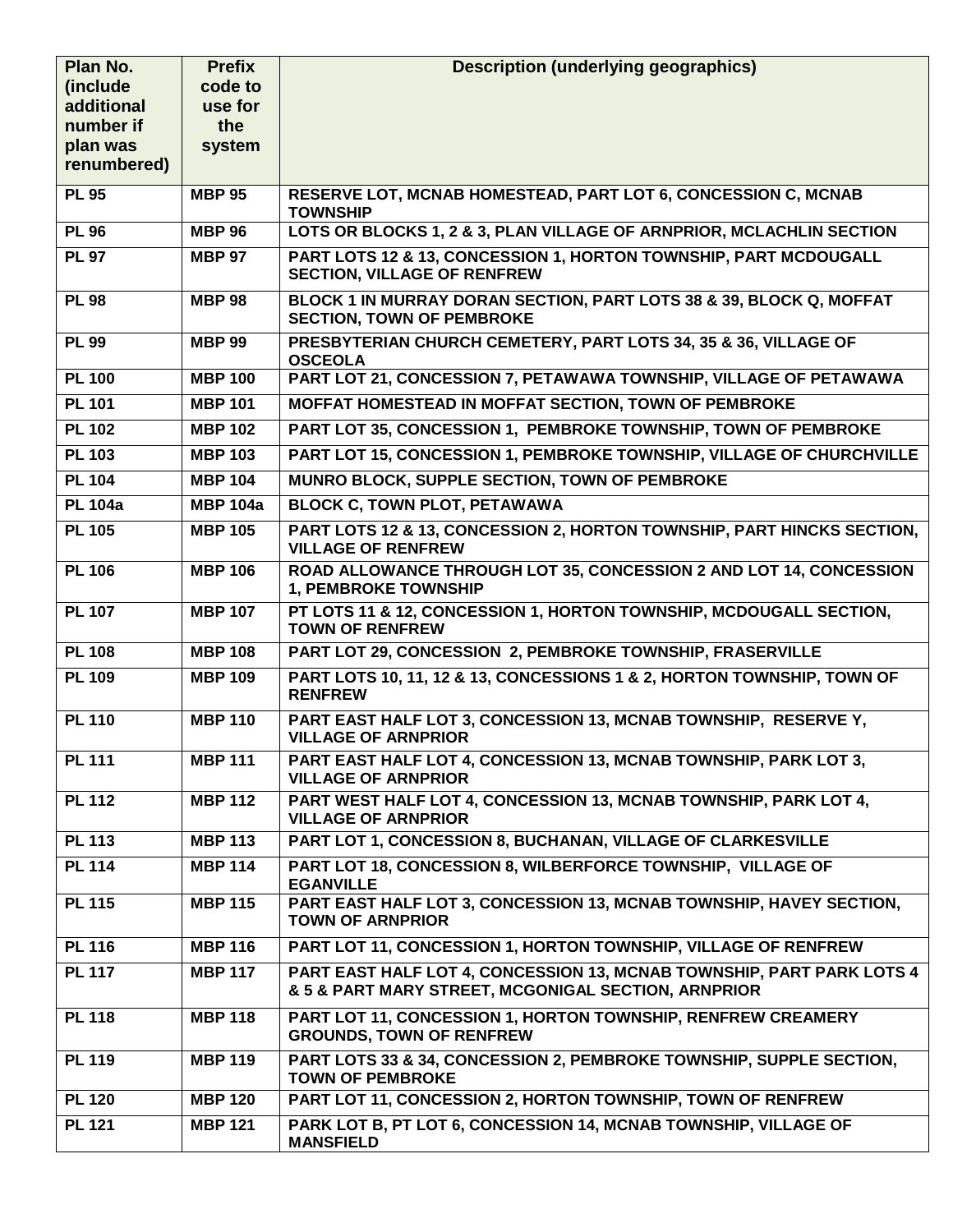| (include<br>code to<br>additional<br>use for<br>number if<br>the<br>plan was<br>system<br>renumbered)<br><b>PL 122</b><br>PART LOT 11, CONCESSION 2, HORTON TOWNSHIP, VILLAGE OF RENFREW<br><b>MBP 122</b><br>PART LOTS 11 & 12, CONCESSION 1, HORTON TOWNSHIP, TOWN OF RENFREW<br><b>PL 123</b><br><b>MBP 123</b><br>PART LOT 24, CONCESSION 21, GRATTAN TOWNSHIP, VILLAGE OF PHILADELPHIA<br><b>PL 124</b><br><b>MBP 124</b><br>PART LOTS 4 & 5, CONCESSION 14, MCNAB TOWNSHIP, MCLACHLIN SECTION,<br><b>PL 125</b><br><b>MBP 125</b><br><b>TOWN OF ARNPRIOR</b><br>PORTION OF VILLAGE BOUNDED BY MAIN, GOULD, MEADOW & PEMBROKE<br><b>PL 126</b><br><b>MBP 126</b><br><b>STREETS, VILLAGE OF COBDEN</b><br><b>PL 127</b><br>PART LOTS 5 & 6, CONCESSION 5, HAGARTY TOWNSHIP, VILLAGE OF FORT<br><b>MBP 127</b><br><b>MCDONELL</b><br>WESTERLY PART RESERVE LOT FOR SAW MILL POND, PART LOT 19,<br><b>PL 128</b><br><b>MBP 128</b><br><b>CONCESSION 8, WILBERFORCE, VILLAGE OF EGANVILLE</b><br><b>PL 129</b><br>PART LOT 3, CONCESSION 13, MCNAB TOWNSHIP<br><b>MBP 129</b><br><b>PL 130</b><br><b>PART LOT 5, CONCESSION 5, RADCLIFFE TOWNSHIP</b><br><b>MBP 130</b><br>PART LOT 182, RANGE B SOUTH, SHERWOOD TOWNSHIP, VILLAGE OF BARRY'S<br><b>PL 131</b><br><b>MBP 131</b><br><b>BAY</b><br>PART LOT 2, CONCESSION 9, BUCHANAN TOWNSHIP, TOWN PLOT OF FELDHANS<br><b>PL 132</b><br><b>MBP 132</b><br><b>PL 133</b><br>CEMETERY OF ST.COLUMBUS, PART NORTH HALF LOT 27, CONCESSION A, ALICE<br><b>MBP 133</b><br><b>TOWNSHIP</b><br>PART EAST HALF LOT 4, CONCESSION 13, MCNAB TOWNSHIP, MCGONIGAL<br><b>PL 134</b><br><b>MBP 134</b><br><b>SECTION, TOWN OF ARNPRIOR</b><br>PART LOT 23, CONCESSION 5, WESTMEATH TOWNSHIP, TOWNPLOT OF<br><b>PL 135</b><br><b>MBP 135</b><br><b>WESTMEATH</b><br>PART LOTS 33 & 34, CONCESSION 2, PEMBROKE TOWNSHIP, TOWN OF<br><b>PL 136</b><br><b>MBP 136</b><br><b>PEMBROKE</b><br><b>PL 137</b><br>PART LOT 3, CONCESSION 13, MCNAB TOWNSHIP<br><b>MBP 137</b><br>PART LYING NORTH OF NORTH STREET, PART LOT 6, CONCESSION 5, HAGARTY<br><b>PL 138</b><br><b>MBP 138</b><br>TOWNSHIP, VILLAGE OF FORT MCDONELL<br>PART LOTS 33 & 34, CONCESSION 2, PEMBROKE TOWNSHIP, PART WELLINGTON<br><b>PL 139</b><br><b>MBP 139</b><br><b>BLOCK, SUPPLE SECTION, TOWN OF PEMBROKE</b><br><b>PL 140</b><br><b>MBP 140</b><br>PART LOTS 6 & 7, CONCESSION 5, HAGARTY TOWNSHIP, VILLAGE OF FORT<br><b>MCDONELL</b><br>PART LOT 9, CONCESSION 2, HORTON TOWNSHIP<br><b>PL 141</b><br><b>MBP 141</b><br><b>PL 142</b><br><b>EAST PART LOT 14, CONCESSION 1, PEMBROKE TOWNSHIP</b><br><b>MBP 142</b><br><b>PL 143</b><br>PART LOTS 180 & 181, RANGE B SOUTH, SHERWOOD TOWNSHIP, VILLAGE OF<br><b>MBP 143</b><br><b>BARRY'S BAY</b><br>PART LOT 17, CON 1, PEMBROKE TOWNSHIP, TOWN PLOT OF MACKIE<br><b>PL 144</b><br><b>MBP 144</b><br>PART NORTH HALF LOT 8, CONCESSION 5, WESTMEATH TOWNSHIP, VILLAGE OF<br><b>PL 145</b><br><b>MBP 145</b> | Plan No. | <b>Prefix</b> | <b>Description (underlying geographics)</b> |
|-------------------------------------------------------------------------------------------------------------------------------------------------------------------------------------------------------------------------------------------------------------------------------------------------------------------------------------------------------------------------------------------------------------------------------------------------------------------------------------------------------------------------------------------------------------------------------------------------------------------------------------------------------------------------------------------------------------------------------------------------------------------------------------------------------------------------------------------------------------------------------------------------------------------------------------------------------------------------------------------------------------------------------------------------------------------------------------------------------------------------------------------------------------------------------------------------------------------------------------------------------------------------------------------------------------------------------------------------------------------------------------------------------------------------------------------------------------------------------------------------------------------------------------------------------------------------------------------------------------------------------------------------------------------------------------------------------------------------------------------------------------------------------------------------------------------------------------------------------------------------------------------------------------------------------------------------------------------------------------------------------------------------------------------------------------------------------------------------------------------------------------------------------------------------------------------------------------------------------------------------------------------------------------------------------------------------------------------------------------------------------------------------------------------------------------------------------------------------------------------------------------------------------------------------------------------------------------------------------------------------------------------------------------------------------------------------------------------------------------------------------------------------------------------------------------------------------------------------------------------------------------------------------------------------------------------------------------------------|----------|---------------|---------------------------------------------|
|                                                                                                                                                                                                                                                                                                                                                                                                                                                                                                                                                                                                                                                                                                                                                                                                                                                                                                                                                                                                                                                                                                                                                                                                                                                                                                                                                                                                                                                                                                                                                                                                                                                                                                                                                                                                                                                                                                                                                                                                                                                                                                                                                                                                                                                                                                                                                                                                                                                                                                                                                                                                                                                                                                                                                                                                                                                                                                                                                                         |          |               |                                             |
|                                                                                                                                                                                                                                                                                                                                                                                                                                                                                                                                                                                                                                                                                                                                                                                                                                                                                                                                                                                                                                                                                                                                                                                                                                                                                                                                                                                                                                                                                                                                                                                                                                                                                                                                                                                                                                                                                                                                                                                                                                                                                                                                                                                                                                                                                                                                                                                                                                                                                                                                                                                                                                                                                                                                                                                                                                                                                                                                                                         |          |               |                                             |
|                                                                                                                                                                                                                                                                                                                                                                                                                                                                                                                                                                                                                                                                                                                                                                                                                                                                                                                                                                                                                                                                                                                                                                                                                                                                                                                                                                                                                                                                                                                                                                                                                                                                                                                                                                                                                                                                                                                                                                                                                                                                                                                                                                                                                                                                                                                                                                                                                                                                                                                                                                                                                                                                                                                                                                                                                                                                                                                                                                         |          |               |                                             |
|                                                                                                                                                                                                                                                                                                                                                                                                                                                                                                                                                                                                                                                                                                                                                                                                                                                                                                                                                                                                                                                                                                                                                                                                                                                                                                                                                                                                                                                                                                                                                                                                                                                                                                                                                                                                                                                                                                                                                                                                                                                                                                                                                                                                                                                                                                                                                                                                                                                                                                                                                                                                                                                                                                                                                                                                                                                                                                                                                                         |          |               |                                             |
|                                                                                                                                                                                                                                                                                                                                                                                                                                                                                                                                                                                                                                                                                                                                                                                                                                                                                                                                                                                                                                                                                                                                                                                                                                                                                                                                                                                                                                                                                                                                                                                                                                                                                                                                                                                                                                                                                                                                                                                                                                                                                                                                                                                                                                                                                                                                                                                                                                                                                                                                                                                                                                                                                                                                                                                                                                                                                                                                                                         |          |               |                                             |
|                                                                                                                                                                                                                                                                                                                                                                                                                                                                                                                                                                                                                                                                                                                                                                                                                                                                                                                                                                                                                                                                                                                                                                                                                                                                                                                                                                                                                                                                                                                                                                                                                                                                                                                                                                                                                                                                                                                                                                                                                                                                                                                                                                                                                                                                                                                                                                                                                                                                                                                                                                                                                                                                                                                                                                                                                                                                                                                                                                         |          |               |                                             |
|                                                                                                                                                                                                                                                                                                                                                                                                                                                                                                                                                                                                                                                                                                                                                                                                                                                                                                                                                                                                                                                                                                                                                                                                                                                                                                                                                                                                                                                                                                                                                                                                                                                                                                                                                                                                                                                                                                                                                                                                                                                                                                                                                                                                                                                                                                                                                                                                                                                                                                                                                                                                                                                                                                                                                                                                                                                                                                                                                                         |          |               |                                             |
|                                                                                                                                                                                                                                                                                                                                                                                                                                                                                                                                                                                                                                                                                                                                                                                                                                                                                                                                                                                                                                                                                                                                                                                                                                                                                                                                                                                                                                                                                                                                                                                                                                                                                                                                                                                                                                                                                                                                                                                                                                                                                                                                                                                                                                                                                                                                                                                                                                                                                                                                                                                                                                                                                                                                                                                                                                                                                                                                                                         |          |               |                                             |
|                                                                                                                                                                                                                                                                                                                                                                                                                                                                                                                                                                                                                                                                                                                                                                                                                                                                                                                                                                                                                                                                                                                                                                                                                                                                                                                                                                                                                                                                                                                                                                                                                                                                                                                                                                                                                                                                                                                                                                                                                                                                                                                                                                                                                                                                                                                                                                                                                                                                                                                                                                                                                                                                                                                                                                                                                                                                                                                                                                         |          |               |                                             |
|                                                                                                                                                                                                                                                                                                                                                                                                                                                                                                                                                                                                                                                                                                                                                                                                                                                                                                                                                                                                                                                                                                                                                                                                                                                                                                                                                                                                                                                                                                                                                                                                                                                                                                                                                                                                                                                                                                                                                                                                                                                                                                                                                                                                                                                                                                                                                                                                                                                                                                                                                                                                                                                                                                                                                                                                                                                                                                                                                                         |          |               |                                             |
|                                                                                                                                                                                                                                                                                                                                                                                                                                                                                                                                                                                                                                                                                                                                                                                                                                                                                                                                                                                                                                                                                                                                                                                                                                                                                                                                                                                                                                                                                                                                                                                                                                                                                                                                                                                                                                                                                                                                                                                                                                                                                                                                                                                                                                                                                                                                                                                                                                                                                                                                                                                                                                                                                                                                                                                                                                                                                                                                                                         |          |               |                                             |
|                                                                                                                                                                                                                                                                                                                                                                                                                                                                                                                                                                                                                                                                                                                                                                                                                                                                                                                                                                                                                                                                                                                                                                                                                                                                                                                                                                                                                                                                                                                                                                                                                                                                                                                                                                                                                                                                                                                                                                                                                                                                                                                                                                                                                                                                                                                                                                                                                                                                                                                                                                                                                                                                                                                                                                                                                                                                                                                                                                         |          |               |                                             |
|                                                                                                                                                                                                                                                                                                                                                                                                                                                                                                                                                                                                                                                                                                                                                                                                                                                                                                                                                                                                                                                                                                                                                                                                                                                                                                                                                                                                                                                                                                                                                                                                                                                                                                                                                                                                                                                                                                                                                                                                                                                                                                                                                                                                                                                                                                                                                                                                                                                                                                                                                                                                                                                                                                                                                                                                                                                                                                                                                                         |          |               |                                             |
|                                                                                                                                                                                                                                                                                                                                                                                                                                                                                                                                                                                                                                                                                                                                                                                                                                                                                                                                                                                                                                                                                                                                                                                                                                                                                                                                                                                                                                                                                                                                                                                                                                                                                                                                                                                                                                                                                                                                                                                                                                                                                                                                                                                                                                                                                                                                                                                                                                                                                                                                                                                                                                                                                                                                                                                                                                                                                                                                                                         |          |               |                                             |
|                                                                                                                                                                                                                                                                                                                                                                                                                                                                                                                                                                                                                                                                                                                                                                                                                                                                                                                                                                                                                                                                                                                                                                                                                                                                                                                                                                                                                                                                                                                                                                                                                                                                                                                                                                                                                                                                                                                                                                                                                                                                                                                                                                                                                                                                                                                                                                                                                                                                                                                                                                                                                                                                                                                                                                                                                                                                                                                                                                         |          |               |                                             |
|                                                                                                                                                                                                                                                                                                                                                                                                                                                                                                                                                                                                                                                                                                                                                                                                                                                                                                                                                                                                                                                                                                                                                                                                                                                                                                                                                                                                                                                                                                                                                                                                                                                                                                                                                                                                                                                                                                                                                                                                                                                                                                                                                                                                                                                                                                                                                                                                                                                                                                                                                                                                                                                                                                                                                                                                                                                                                                                                                                         |          |               |                                             |
|                                                                                                                                                                                                                                                                                                                                                                                                                                                                                                                                                                                                                                                                                                                                                                                                                                                                                                                                                                                                                                                                                                                                                                                                                                                                                                                                                                                                                                                                                                                                                                                                                                                                                                                                                                                                                                                                                                                                                                                                                                                                                                                                                                                                                                                                                                                                                                                                                                                                                                                                                                                                                                                                                                                                                                                                                                                                                                                                                                         |          |               |                                             |
|                                                                                                                                                                                                                                                                                                                                                                                                                                                                                                                                                                                                                                                                                                                                                                                                                                                                                                                                                                                                                                                                                                                                                                                                                                                                                                                                                                                                                                                                                                                                                                                                                                                                                                                                                                                                                                                                                                                                                                                                                                                                                                                                                                                                                                                                                                                                                                                                                                                                                                                                                                                                                                                                                                                                                                                                                                                                                                                                                                         |          |               |                                             |
|                                                                                                                                                                                                                                                                                                                                                                                                                                                                                                                                                                                                                                                                                                                                                                                                                                                                                                                                                                                                                                                                                                                                                                                                                                                                                                                                                                                                                                                                                                                                                                                                                                                                                                                                                                                                                                                                                                                                                                                                                                                                                                                                                                                                                                                                                                                                                                                                                                                                                                                                                                                                                                                                                                                                                                                                                                                                                                                                                                         |          |               |                                             |
|                                                                                                                                                                                                                                                                                                                                                                                                                                                                                                                                                                                                                                                                                                                                                                                                                                                                                                                                                                                                                                                                                                                                                                                                                                                                                                                                                                                                                                                                                                                                                                                                                                                                                                                                                                                                                                                                                                                                                                                                                                                                                                                                                                                                                                                                                                                                                                                                                                                                                                                                                                                                                                                                                                                                                                                                                                                                                                                                                                         |          |               |                                             |
|                                                                                                                                                                                                                                                                                                                                                                                                                                                                                                                                                                                                                                                                                                                                                                                                                                                                                                                                                                                                                                                                                                                                                                                                                                                                                                                                                                                                                                                                                                                                                                                                                                                                                                                                                                                                                                                                                                                                                                                                                                                                                                                                                                                                                                                                                                                                                                                                                                                                                                                                                                                                                                                                                                                                                                                                                                                                                                                                                                         |          |               |                                             |
|                                                                                                                                                                                                                                                                                                                                                                                                                                                                                                                                                                                                                                                                                                                                                                                                                                                                                                                                                                                                                                                                                                                                                                                                                                                                                                                                                                                                                                                                                                                                                                                                                                                                                                                                                                                                                                                                                                                                                                                                                                                                                                                                                                                                                                                                                                                                                                                                                                                                                                                                                                                                                                                                                                                                                                                                                                                                                                                                                                         |          |               |                                             |
|                                                                                                                                                                                                                                                                                                                                                                                                                                                                                                                                                                                                                                                                                                                                                                                                                                                                                                                                                                                                                                                                                                                                                                                                                                                                                                                                                                                                                                                                                                                                                                                                                                                                                                                                                                                                                                                                                                                                                                                                                                                                                                                                                                                                                                                                                                                                                                                                                                                                                                                                                                                                                                                                                                                                                                                                                                                                                                                                                                         |          |               |                                             |
|                                                                                                                                                                                                                                                                                                                                                                                                                                                                                                                                                                                                                                                                                                                                                                                                                                                                                                                                                                                                                                                                                                                                                                                                                                                                                                                                                                                                                                                                                                                                                                                                                                                                                                                                                                                                                                                                                                                                                                                                                                                                                                                                                                                                                                                                                                                                                                                                                                                                                                                                                                                                                                                                                                                                                                                                                                                                                                                                                                         |          |               |                                             |
|                                                                                                                                                                                                                                                                                                                                                                                                                                                                                                                                                                                                                                                                                                                                                                                                                                                                                                                                                                                                                                                                                                                                                                                                                                                                                                                                                                                                                                                                                                                                                                                                                                                                                                                                                                                                                                                                                                                                                                                                                                                                                                                                                                                                                                                                                                                                                                                                                                                                                                                                                                                                                                                                                                                                                                                                                                                                                                                                                                         |          |               |                                             |
|                                                                                                                                                                                                                                                                                                                                                                                                                                                                                                                                                                                                                                                                                                                                                                                                                                                                                                                                                                                                                                                                                                                                                                                                                                                                                                                                                                                                                                                                                                                                                                                                                                                                                                                                                                                                                                                                                                                                                                                                                                                                                                                                                                                                                                                                                                                                                                                                                                                                                                                                                                                                                                                                                                                                                                                                                                                                                                                                                                         |          |               |                                             |
|                                                                                                                                                                                                                                                                                                                                                                                                                                                                                                                                                                                                                                                                                                                                                                                                                                                                                                                                                                                                                                                                                                                                                                                                                                                                                                                                                                                                                                                                                                                                                                                                                                                                                                                                                                                                                                                                                                                                                                                                                                                                                                                                                                                                                                                                                                                                                                                                                                                                                                                                                                                                                                                                                                                                                                                                                                                                                                                                                                         |          |               |                                             |
|                                                                                                                                                                                                                                                                                                                                                                                                                                                                                                                                                                                                                                                                                                                                                                                                                                                                                                                                                                                                                                                                                                                                                                                                                                                                                                                                                                                                                                                                                                                                                                                                                                                                                                                                                                                                                                                                                                                                                                                                                                                                                                                                                                                                                                                                                                                                                                                                                                                                                                                                                                                                                                                                                                                                                                                                                                                                                                                                                                         |          |               |                                             |
|                                                                                                                                                                                                                                                                                                                                                                                                                                                                                                                                                                                                                                                                                                                                                                                                                                                                                                                                                                                                                                                                                                                                                                                                                                                                                                                                                                                                                                                                                                                                                                                                                                                                                                                                                                                                                                                                                                                                                                                                                                                                                                                                                                                                                                                                                                                                                                                                                                                                                                                                                                                                                                                                                                                                                                                                                                                                                                                                                                         |          |               | <b>BEACHBURG</b>                            |
| PART LOT 6, CONCESSION 4, HAGARTY TOWNSHIP, VILLAGE OF FORT MCDONELL<br><b>PL 146</b><br><b>MBP 146</b>                                                                                                                                                                                                                                                                                                                                                                                                                                                                                                                                                                                                                                                                                                                                                                                                                                                                                                                                                                                                                                                                                                                                                                                                                                                                                                                                                                                                                                                                                                                                                                                                                                                                                                                                                                                                                                                                                                                                                                                                                                                                                                                                                                                                                                                                                                                                                                                                                                                                                                                                                                                                                                                                                                                                                                                                                                                                 |          |               |                                             |
| <b>PL 147</b><br>PART LOT 11, CONCESSION 1, HORTON TOWNSHIP, TOWN OF RENFREW<br><b>MBP 147</b>                                                                                                                                                                                                                                                                                                                                                                                                                                                                                                                                                                                                                                                                                                                                                                                                                                                                                                                                                                                                                                                                                                                                                                                                                                                                                                                                                                                                                                                                                                                                                                                                                                                                                                                                                                                                                                                                                                                                                                                                                                                                                                                                                                                                                                                                                                                                                                                                                                                                                                                                                                                                                                                                                                                                                                                                                                                                          |          |               |                                             |
| PART LOT 11, CONCESSION 1, HORTON TOWNSHIP, TOWN OF RENFREW<br><b>PL 148</b><br><b>MBP 148</b>                                                                                                                                                                                                                                                                                                                                                                                                                                                                                                                                                                                                                                                                                                                                                                                                                                                                                                                                                                                                                                                                                                                                                                                                                                                                                                                                                                                                                                                                                                                                                                                                                                                                                                                                                                                                                                                                                                                                                                                                                                                                                                                                                                                                                                                                                                                                                                                                                                                                                                                                                                                                                                                                                                                                                                                                                                                                          |          |               |                                             |
| PART LOT 5, CONCESSION 13, GRATTAN TOWNSHIP, VILLAGE OF HINDFORD<br><b>PL 149</b><br><b>MBP 149</b>                                                                                                                                                                                                                                                                                                                                                                                                                                                                                                                                                                                                                                                                                                                                                                                                                                                                                                                                                                                                                                                                                                                                                                                                                                                                                                                                                                                                                                                                                                                                                                                                                                                                                                                                                                                                                                                                                                                                                                                                                                                                                                                                                                                                                                                                                                                                                                                                                                                                                                                                                                                                                                                                                                                                                                                                                                                                     |          |               |                                             |
| PART EAST HALF LOT 6, CONCESSION 13, MCNAB TOWNSHIP, VILLAGE OF<br><b>PL 150</b><br><b>MBP 150</b><br><b>MANSFIELD</b>                                                                                                                                                                                                                                                                                                                                                                                                                                                                                                                                                                                                                                                                                                                                                                                                                                                                                                                                                                                                                                                                                                                                                                                                                                                                                                                                                                                                                                                                                                                                                                                                                                                                                                                                                                                                                                                                                                                                                                                                                                                                                                                                                                                                                                                                                                                                                                                                                                                                                                                                                                                                                                                                                                                                                                                                                                                  |          |               |                                             |
| <b>PL 151</b><br>PART LOT 23, CONCESSION 6, WESTMEATH TOWNSHIP<br><b>MBP 151</b>                                                                                                                                                                                                                                                                                                                                                                                                                                                                                                                                                                                                                                                                                                                                                                                                                                                                                                                                                                                                                                                                                                                                                                                                                                                                                                                                                                                                                                                                                                                                                                                                                                                                                                                                                                                                                                                                                                                                                                                                                                                                                                                                                                                                                                                                                                                                                                                                                                                                                                                                                                                                                                                                                                                                                                                                                                                                                        |          |               |                                             |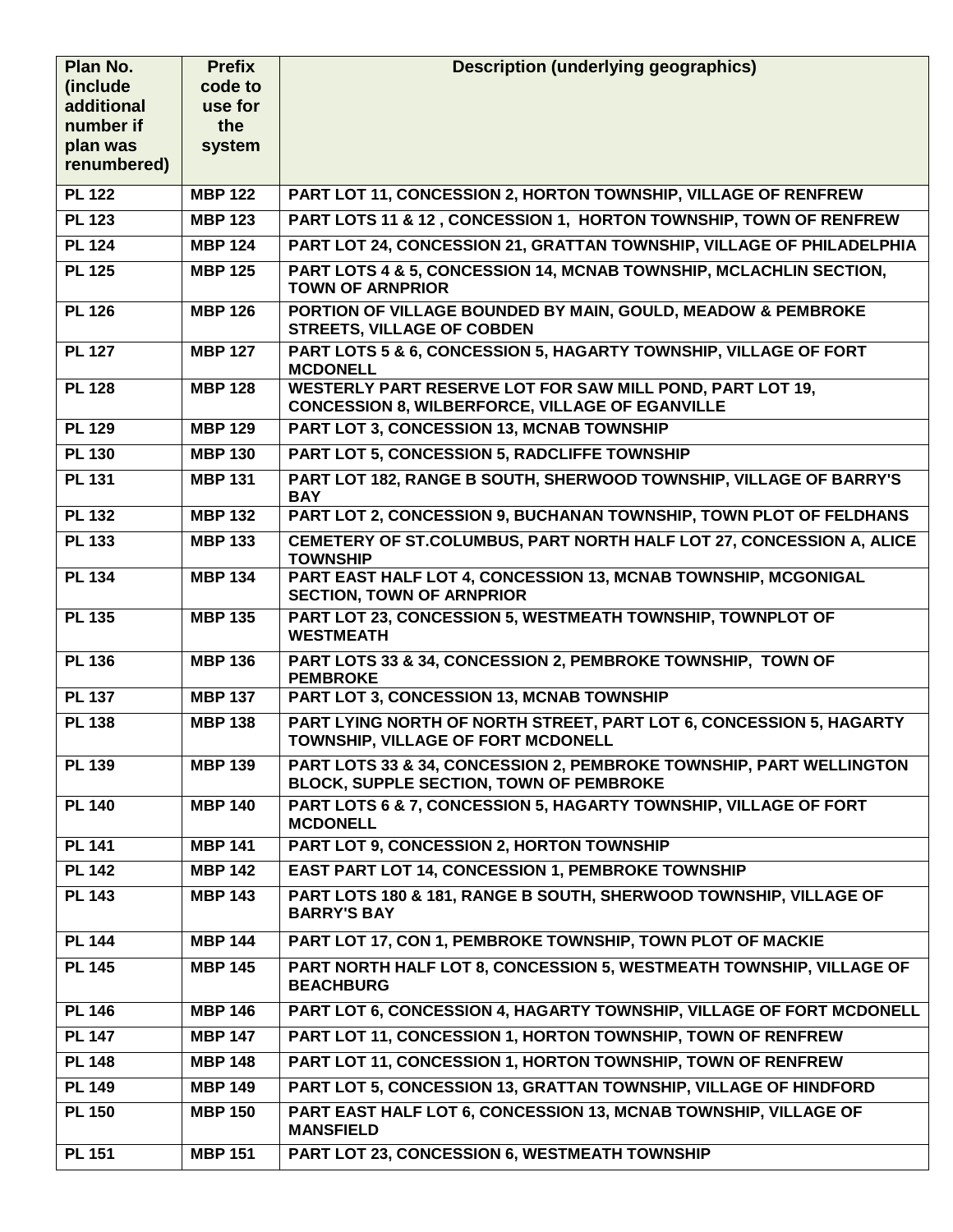| Plan No.                | <b>Prefix</b>   | <b>Description (underlying geographics)</b>                                                                                     |
|-------------------------|-----------------|---------------------------------------------------------------------------------------------------------------------------------|
| (include)               | code to         |                                                                                                                                 |
| additional<br>number if | use for<br>the  |                                                                                                                                 |
| plan was                | system          |                                                                                                                                 |
| renumbered)             |                 |                                                                                                                                 |
| <b>PL 152</b>           | <b>MBP 152</b>  | PART LOT 21, CONCESSION 21, GRATTAN TOWNSHIP, VILLAGE OF EGANVILLE                                                              |
| <b>PL 153</b>           | <b>MBP 153</b>  | LOTS 130-133, BLOCK J, DORAN MURRAY SECTION, TOWN OF PEMBROKE                                                                   |
| <b>PL 154</b>           | <b>MBP 154</b>  | PART LOTS 18 & 19, CONCESSION 8, WILBERFORCE TOWNSHIP, VILLAGE OF<br><b>EGANVILLE</b>                                           |
| <b>PL 155</b>           | <b>MBP 155</b>  | <b>BLOCK A, ELGIN STREET, TOWN OF ARNPRIOR</b>                                                                                  |
| <b>PL 156</b>           | <b>MBP 156</b>  | PART LOTS 17 & 18, CONCESSION 11 & PART LOT 8, CONCESSION 10, BAGOT<br><b>TOWNSHIP</b>                                          |
| <b>PL 157</b>           | <b>MBP 157</b>  | PART WEST HALF LOTS 3, 4 & 5, CONCESSION 8 & PART EAST HALF LOT 4,<br><b>CONCESSION 9, BROMLEY TOWNSHIP, VILLAGE OF DOUGLAS</b> |
| <b>PL 158</b>           | <b>MBP 158</b>  | PART PARK LOTS 4 & 5, EAST HALF LOT 4, CONCESSION 13, MCNAB TOWNSHIP,<br><b>MCGONIGAL SECTION TOWN OF ARNPRIOR</b>              |
| <b>PL 159</b>           | <b>MBP 159</b>  | PART LOT 23, CONCESSION 3, ROSS TOWNSHIP, TOWN PLOT OF HALEY                                                                    |
| <b>PL 159a</b>          | <b>MBP 159a</b> | PART LOT 6, CONCESSION 4, HAGARTY TOWNSHIP, VILLAGE OF FORT MCDONELL                                                            |
| <b>PL 160</b>           | <b>MBP 160</b>  | PART LOT 3, CONCESSION 13, MCNAB TOWNSHIP, HAVEY SECTION, TOWN OF<br><b>ARNPRIOR</b>                                            |
| <b>PL 161</b>           | <b>MBP 161</b>  | PART LOT 11, CONCESSION 13, MCNAB TOWNSHIP, VILLAGE OF BRAESIDE                                                                 |
| <b>PL 162</b>           | <b>MBP 162</b>  | PART NORTH EAST PART OF WEST HALF LOT 3, CONCESSION 13, MCNAB<br><b>TOWNSHIP</b>                                                |
| <b>PL 163</b>           | <b>MBP 163</b>  | PART LOT 16, CONCESSION 1, PEMBROKE TOWNSHIP, PART DORAN MURRAY<br><b>SECTION, TOWN OF PEMBROKE</b>                             |
| <b>PL 164</b>           | <b>MBP 164</b>  | PART LOT 35, CONCESSION 2, PEMBROKE TOWNSHIP, TOWN OF PEMBROKE                                                                  |
| <b>PL 165</b>           | <b>MBP 165</b>  | PART LOT 5, CONCESSION 5, HAGARTY TOWNSHIP, VILLAGE OF FORT MCDONELL                                                            |
| <b>PL 166</b>           | <b>MBP 166</b>  | PART LOT 17, CON 1, PEMBROKE TOWNSHIP, TOWN PLOT OF GIROUX                                                                      |
| <b>PL 167</b>           | <b>MBP 167</b>  | LOTS 52, 646 & 162, SUPPLE SECTION, TOWN OF PEMBROKE                                                                            |
| <b>PL 168</b>           | <b>MBP 168</b>  | PART LOTS 180 & 181, RANGE B SOUTH, SHERWOOD TOWNSHIP, VILLAGE OF<br><b>BARRY'S BAY</b>                                         |
| <b>PL 169</b>           | <b>MBP 169</b>  | PART LOTS 11 & 12, CONCESSION 1, HORTON TOWNSHIP                                                                                |
| <b>PL 170</b>           | <b>MBP 170</b>  | PART BLOCK P, PLAN 35, TOWN OF RENFREW                                                                                          |
| <b>PL 171</b>           | <b>MBP 171</b>  | CEMETERY - ST. FRANCIS XAVIER, PART NORTH WEST HALF LOT 14,<br><b>CONCESSION 2, HORTON TOWNSHIP</b>                             |
| <b>PL 172</b>           | <b>MBP 172</b>  | PART LOT 2, CONCESSION 8, BUCHANAN TOWNSHIP                                                                                     |
| <b>PL 173</b>           | <b>MBP 173</b>  | PART LOT 11, CONCESSION 1, HORTON TOWNSHIP, TOWN OF RENFREW                                                                     |
| <b>PL 174</b>           | <b>MBP 174</b>  | PART LOT 11, CONCESSION 2, HORTON TOWNSHIP, TOWN OF RENFREW                                                                     |
| <b>PL 175</b>           | <b>MBP 175</b>  | PART LOT 18, CONCESSION 1, PEMBROKE TOWNSHIP, GIROUXVILLE                                                                       |
| <b>PL 176</b>           | <b>MBP 176</b>  | PART LOT 18, CONCESSION 4, BAGOT TOWNSHIP, SPRINGTOWN                                                                           |
| <b>PL 177</b>           | <b>MBP 177</b>  | CEMETERY PLAN - ST. COLUMBA, PART LOT 27, CONCESSION A, ALICE<br><b>TOWNSHIP</b>                                                |
| <b>PL 178</b>           | <b>MBP 178</b>  | PART LOT 14, CONCESSION 1, CHURCHVILLE, PEMBROKE TOWNSHIP                                                                       |
| <b>PL 179</b>           | <b>MBP 179</b>  | PART LOT 15, CONCESSION 1, CHURCHVILLE, PEMBROKE TOWNSHIP                                                                       |
| <b>PL 180</b>           | <b>MBP 180</b>  | PART LOT 20, CONCESSION 7, SELKIRK SUBDIVISION, PETAWAWA TOWNSHIP                                                               |
| <b>PL 181</b>           | <b>MBP 181</b>  | PART KENNEDY LANDS, PLAN 91 PEMBROKE, PART LOTS 32, 33 & 34,<br><b>CONCESSION 2, PEMBROKE TOWNSHIP</b>                          |
| <b>PL 182</b>           | <b>MBP 182</b>  | BLOCK XV, MURRAY DORAN SECTION, TOWN OF PEMBROKE                                                                                |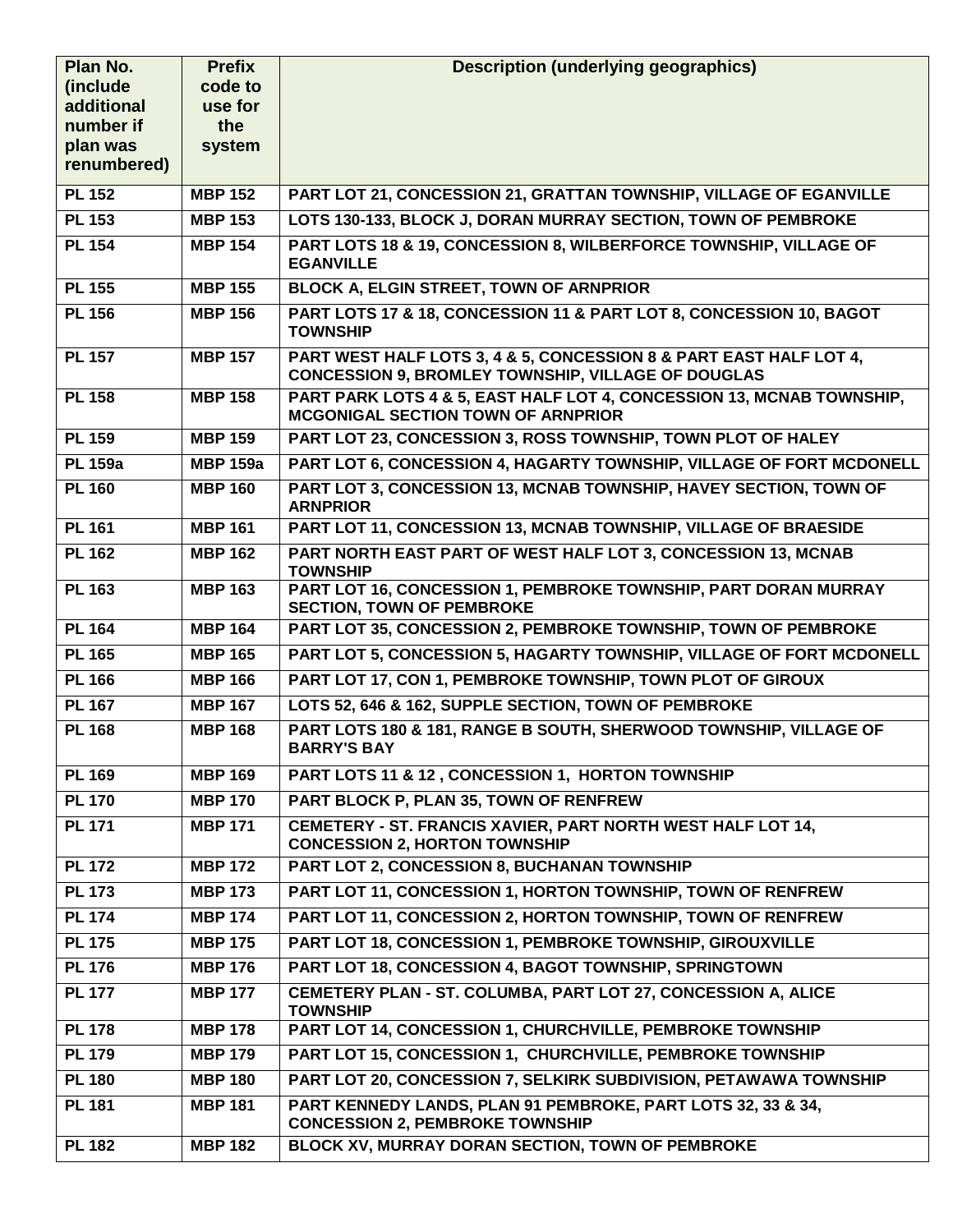| Plan No.              | <b>Prefix</b>  | <b>Description (underlying geographics)</b>                                                                |
|-----------------------|----------------|------------------------------------------------------------------------------------------------------------|
| (include)             | code to        |                                                                                                            |
| additional            | use for        |                                                                                                            |
| number if<br>plan was | the<br>system  |                                                                                                            |
| renumbered)           |                |                                                                                                            |
| <b>PL 183</b>         | <b>MBP 183</b> | PART SOUTH HALF LOT 8, CONCESSION 5, WESTMEATH TOWNSHIP, VILLAGE OF                                        |
|                       |                | <b>BEACHBURG</b>                                                                                           |
| <b>PL 184</b>         | <b>MBP 184</b> | PART LOT 180, RANGE B SOUTH, SHERWOOD TOWNSHIP, VILLAGE OF BARRY'S<br><b>BAY</b>                           |
| <b>PL 171</b>         | <b>MBP 171</b> | <b>CEMETERY - ST. FRANCIS XAVIER, PART NORTH WEST HALF LOT 14,</b><br><b>CONCESSION 2, HORTON TOWNSHIP</b> |
| <b>PL 172</b>         | <b>MBP 172</b> | PART LOT 2, CONCESSION 8, BUCHANAN TOWNSHIP                                                                |
| <b>PL 173</b>         | <b>MBP 173</b> | PART LOT 11, CONCESSION 1, HORTON TOWNSHIP, TOWN OF RENFREW                                                |
| <b>PL 174</b>         | <b>MBP 174</b> | PART LOT 11, CONCESSION 2, HORTON TOWNSHIP, TOWN OF RENFREW                                                |
| <b>PL 175</b>         | <b>MBP 175</b> | PART LOT 18, CONCESSION 1, PEMBROKE TOWNSHIP, GIROUXVILLE                                                  |
| <b>PL 176</b>         | <b>MBP 176</b> | PART LOT 18, CONCESSION 4, BAGOT TOWNSHIP, SPRINGTOWN                                                      |
| <b>PL 177</b>         | <b>MBP 177</b> | CEMETERY PLAN - ST. COLUMBA, PART LOT 27, CONCESSION A, ALICE<br><b>TOWNSHIP</b>                           |
| <b>PL 178</b>         | <b>MBP 178</b> | PART LOT 14, CONCESSION 1, CHURCHVILLE, PEMBROKE TOWNSHIP                                                  |
| <b>PL 179</b>         | <b>MBP 179</b> | PART LOT 15, CONCESSION 1, CHURCHVILLE, PEMBROKE TOWNSHIP                                                  |
| <b>PL 180</b>         | <b>MBP 180</b> | PART LOT 20, CONCESSION 7, SELKIRK SUBDIVISION, PETAWAWA TOWNSHIP                                          |
| <b>PL 181</b>         | <b>MBP 181</b> | PART KENNEDY LANDS, PLAN 91 PEMBROKE, PART LOTS 32, 33 & 34,<br><b>CONCESSION 2, PEMBROKE TOWNSHIP</b>     |
| <b>PL 182</b>         | <b>MBP 182</b> | BLOCK XV, MURRAY DORAN SECTION, TOWN OF PEMBROKE                                                           |
| <b>PL 183</b>         | <b>MBP 183</b> | PART SOUTH HALF LOT 8, CONCESSION 5, WESTMEATH TOWNSHIP, VILLAGE OF<br><b>BEACHBURG</b>                    |
| <b>PL 184</b>         | <b>MBP 184</b> | PART LOT 180, RANGE B SOUTH, SHERWOOD TOWNSHIP, VILLAGE OF BARRY'S<br><b>BAY</b>                           |
| <b>PL 185</b>         | <b>MBP 185</b> | MACKIE, GIROUX & INGLEWOOD SUBDIVISION, PART LOT 17, CONCESSION 1,<br><b>PEMBROKE TOWNSHIP</b>             |
| <b>PL 186</b>         | <b>MBP 186</b> | PART LOT 18, CONCESSION 1, PEMBROKE TOWNSHIP                                                               |
| PL 187                | <b>MBP 187</b> | PART LOT 18, CONCESSION 1, PEMBROKE TOWNSHIP, TOWN OF PEMBROKE                                             |
| <b>PL 188</b>         | <b>MBP 188</b> | PART LOT 31, CONCESSION 2, PEMBROKE TOWNSHIP, TOWN OF PEMBROKE                                             |
| <b>PL 189</b>         | <b>MBP 189</b> | PART LOTS 32 & 33, CONCESSION 1, STAFFORD TOWNSHIP, TOWNPLOT OF<br><b>HOLMSDALE</b>                        |
| <b>PL 190</b>         | <b>MBP 190</b> | PART NORTH HALF LOT 8, CONCESSION 5, WESTMEATH TOWNSHIP, VILLAGE OF<br><b>BEACHBURG</b>                    |
| <b>PL 191</b>         | <b>MBP 191</b> | PART LOT 17, CONCESSION 1, PEMBROKE TOWNSHIP, TOWN OF PEMBROKE                                             |
| <b>PL 192</b>         | <b>MBP 192</b> | PART LOT 33 & 34, CONCESSION 2, PEMBROKE TOWNSHIP                                                          |
| <b>PL 193</b>         | <b>MBP 193</b> | BLOCK D, PLAN 105, HINCKS SECTION, TOWN OF RENFREW                                                         |
| <b>PL 194</b>         | <b>MBP 194</b> | PART LOT 19, CONCESSION 1, PEMBROKE TOWNSHIP                                                               |
| <b>PL 195</b>         | <b>MBP 195</b> | PART LOT 19, CONCESSION 1, PEMBROKE TOWNSHIP, TOWN OF PEMBROKE                                             |
| <b>PL 196</b>         | <b>MBP 196</b> | PART LOTS 10 & 11, CONCESSION 2, HORTON TOWNSHIP, PART LOTS 24 & 96,<br>PLAN 109, TOWN OF RENFREW          |
| <b>PL 197</b>         | <b>MBP 197</b> | PART SOUTH HALF LOT 32, CONCESSION 1, STAFFORD TOWNSHIP, TOWNPLOT<br>OF INSDALE                            |
| <b>PL 198</b>         | <b>MBP 198</b> | PART LOT 11, CONCESSION 2, HORTON TOWNSHIP, TOWN OF RENFREW                                                |
| <b>PL 199</b>         | <b>MBP 199</b> | PART LOT 20, CONCESSION 7, PETAWAWA TOWNSHIP                                                               |
| <b>PL 200</b>         | <b>MBP 200</b> | PART LOT 9, CONCESSION 2, HORTON TOWNSHIP, TOWN OF RENFREW                                                 |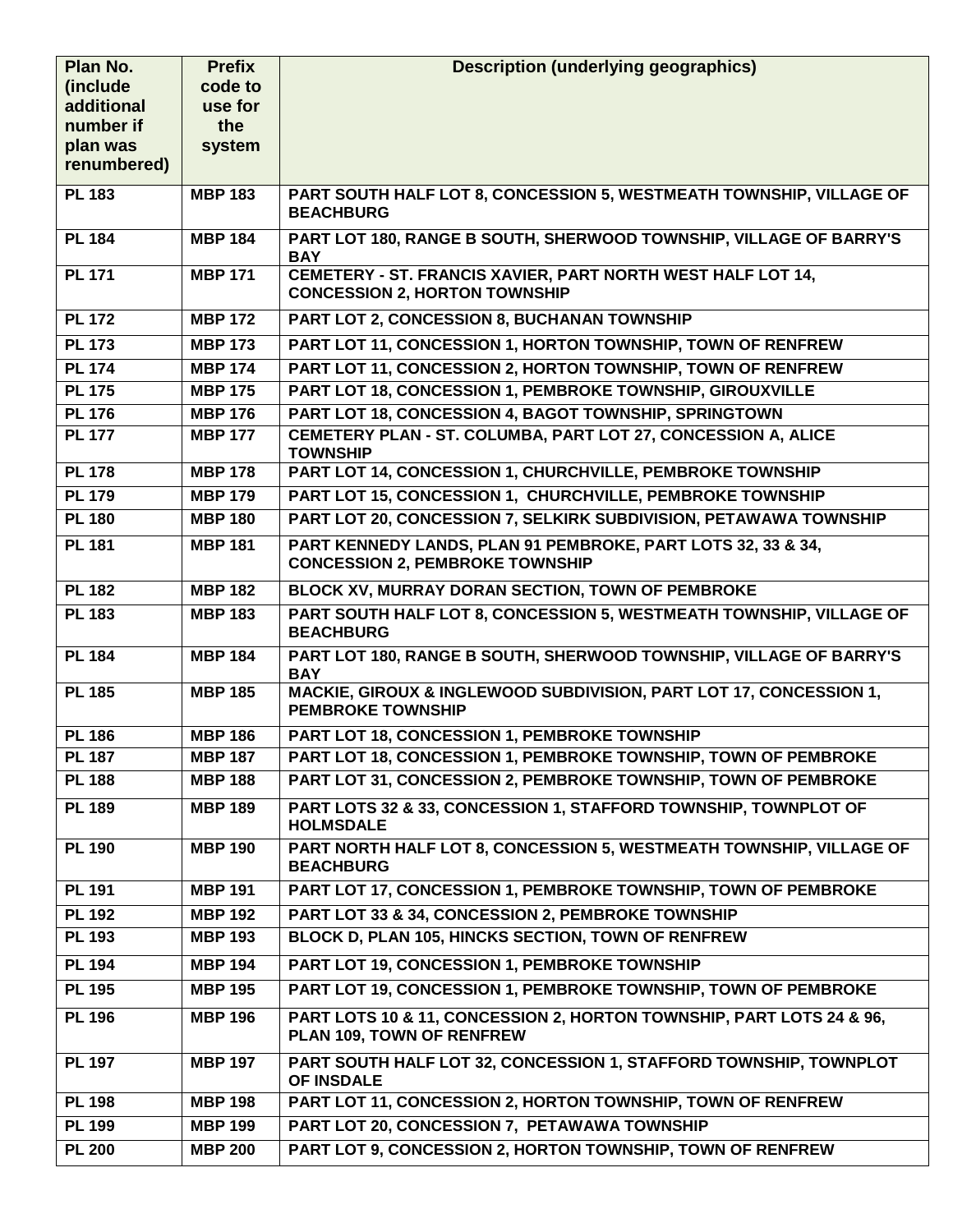| Plan No.                       | <b>Prefix</b>                    | <b>Description (underlying geographics)</b>                                                                       |
|--------------------------------|----------------------------------|-------------------------------------------------------------------------------------------------------------------|
| (include)                      | code to                          |                                                                                                                   |
| additional                     | use for                          |                                                                                                                   |
| number if                      | the<br>system                    |                                                                                                                   |
| plan was<br>renumbered)        |                                  |                                                                                                                   |
|                                |                                  |                                                                                                                   |
| <b>PL 201</b>                  | <b>MBP 201</b>                   | PART LOT 10, CONCESSION 9, ROSS TOWNSHIP, BULMERSVILLE                                                            |
| <b>PL 202</b><br><b>PL 203</b> | <b>MBP 202</b>                   | PART LOTS 19 & 20, CONCESSION 8, PETAWAWA TOWNSHIP<br>PART LOT 11, CONCESSION 2, HORTON TOWNSHIP, TOWN OF RENFREW |
| <b>PL 204</b>                  | <b>MBP 203</b><br><b>MBP 204</b> | LOTS 1, 2, 5, 7, 9-12 & PARTS LOTS 4, 6 & 8, BLOCK B, HINCKS SECTION, TOWN OF                                     |
|                                |                                  | <b>RENFREW</b>                                                                                                    |
| <b>PL 205</b>                  | <b>MBP 205</b>                   | PART LOT 14, CONCESSION 2, HORTON TOWNSHIP, VICTORIA HEIGHTS, TOWN OF<br><b>RENFREW</b>                           |
| <b>PL 206</b>                  | <b>MBP 206</b>                   | PART LOT 11, CONCESSION 2, HORTON TOWNSHIP, PLAUNT PARK GARDENS,<br><b>TOWN OF RENFREW</b>                        |
| <b>PL 207</b>                  | <b>MBP 207</b>                   | PART LOT 12, CONCESSION 1, HORTON TOWNSHIP, CARSWELL PARK,<br><b>MCDOUGALL SECTION, TOWN OF RENFREW</b>           |
| <b>PL 208</b>                  | <b>MBP 208</b>                   | PART LOT 12, CONCESSION 1, HORTON TOWNSHIP, MCDOUGALL SECTION,<br><b>TOWN OF RENFREW</b>                          |
| <b>PL 209</b>                  | <b>MBP 209</b>                   | PART LOT 12, CONCESSION 2, HORTON TOWNSHIP, LOTS 276-288, PLAN 46,<br>MCDOUGALL SECTION, TOWN OF RENFREW          |
| <b>PL 210</b>                  | <b>MBP 210</b>                   | PART LOT 11, CONCESSION 1, HORTON TOWNSHIP, MCDOUGALL SECTION, TOWN<br>OF RENFREW                                 |
| <b>PL 211</b>                  | <b>MBP 211</b>                   | PART LOT 21, CONCESSION 2, MCNAB TOWNSHIP                                                                         |
| <b>PL 212</b>                  | <b>MBP 212</b>                   | PART LOT 20, CONCESSION 7, PETAWAWA TOWNSHIP                                                                      |
| <b>PL 213</b>                  | <b>MBP 213</b>                   | PART LOT 35, CONCESSION 2, PEMBROKE TOWNSHIP                                                                      |
| <b>PL 214</b>                  | <b>MBP 214</b>                   | PART LOT 18, CONCESSION 13, SEBASTOPOL TOWNSHIP                                                                   |
| <b>PL 215</b>                  | <b>MBP 215</b>                   | PART LOTS 180 & 181 & ROAD ALLOWANCE RANGE B NORTH, SHERWOOD<br>TOWNSHIP, VILLAGE OF BARRY'S BAY                  |
| <b>PL 216</b>                  | <b>MBP 216</b>                   | PART LOT 31, CONCESSION 2, PEMBROKE TOWNSHIP, SCHOOL BLOCK NORTH<br>OF DICKSON STREET, PLAN 188, TOWN OF PEMBROKE |
| $\overline{PL}$ 217            | <b>MBP 217</b>                   | PART LOT 21, CONCESSION 13 OR B, MCNAB TOWNSHIP, RODA'S POINT                                                     |
| <b>PL 218</b>                  | <b>MBP 218</b>                   | PART LOT 179, RANGE B SOUTH, SHERWOOD TOWNSHIP, VILLAGE OF BARRY'S<br><b>BAY</b>                                  |
| <b>PL 219</b>                  | <b>MBP 219</b>                   | PART ROMAN CATHOLIC CEMETERY, BARRY'S BAY, PART LOT 179, RANGE B<br>SOUTH, SHERWOOD TOWNSHIP                      |
| <b>PL 220</b>                  | <b>MBP 220</b>                   | PART LOT 19, LAKE RANGE, PETAWAWA TOWNSHIP                                                                        |
| <b>PL 221</b>                  | <b>MBP 221</b>                   | <b>PART LOT 35, CONCESSION 2, PEMBROKE TOWNSHIP</b>                                                               |
| <b>PL 222</b>                  | <b>MBP 222</b>                   | PART LOTS 6 & 7, CONCESSION 14 OR C, MCNAB TOWNSHIP                                                               |
| <b>PL 223</b>                  | <b>MBP 223</b>                   | ROSS CEMETERY PLAN, PART EAST HALF LOT 15, CONCESSION 8, ROSS<br><b>TOWNSHIP</b>                                  |
| <b>PL 224</b>                  | <b>MBP 224</b>                   | PART LOT 20, RANGE B, ROLPH TOWNSHIP, PORT ALEXANDER                                                              |
| <b>PL 225</b>                  | <b>MBP 225</b>                   | PART LOT 20, RANGE B, PART ROAD ALLOWANCE BETWEEN RANGES A & B,<br>ROLPH TOWNSHIP, PORT ALEXANDER                 |
| <b>PL 226</b>                  | <b>MBP 226</b>                   | PART LOT 19, CONCESSION 12, BAGOT TOWNSHIP                                                                        |
| <b>PL 227</b>                  | <b>MBP 227</b>                   | CEMETERY PLAN - ST. COLUMBA, PART NORTH HALF LOT 27, CONCESSION A,<br><b>ALICE TOWNSHIP</b>                       |
| <b>PL 228</b>                  | <b>MBP 228</b>                   | PART LOT 15, CONCESSION 1, PEMBROKE TOWNSHIP, PART PLAN 103,<br><b>CHURCHVILLE, TOWN OF PEMBROKE</b>              |
| <b>PL 229</b>                  | <b>MBP 229</b>                   | PART LOT 30, CONCESSION 2, PEMBROKE TOWNSHIP, TOWN OF PEMBROKE                                                    |
| <b>PL 230</b>                  | <b>MBP 230</b>                   | PART LOTS 2 & 3, CONCESSION C, MCNAB TOWNSHIP, TOWN OF ARNPRIOR                                                   |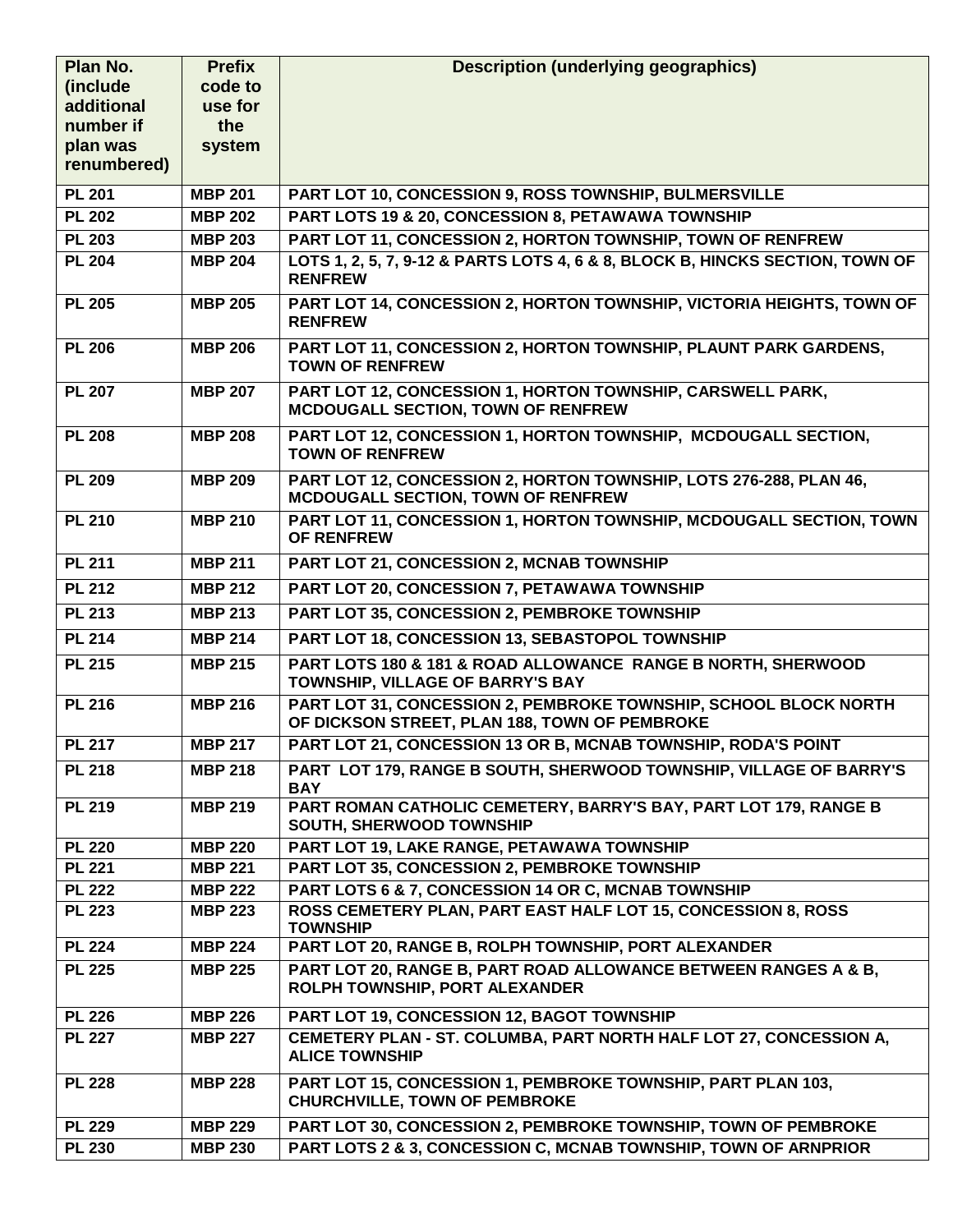| Plan No.              | <b>Prefix</b>  | <b>Description (underlying geographics)</b>                                                                  |
|-----------------------|----------------|--------------------------------------------------------------------------------------------------------------|
| <i>(include)</i>      | code to        |                                                                                                              |
| additional            | use for        |                                                                                                              |
| number if<br>plan was | the<br>system  |                                                                                                              |
| renumbered)           |                |                                                                                                              |
|                       |                |                                                                                                              |
| <b>PL 231</b>         | <b>MBP 231</b> | PART LOTS 2 & 3, CONCESSION C, MCNAB TOWNSHIP, TOWN OF ARNPRIOR                                              |
| <b>PL 232</b>         | <b>MBP 232</b> | PART LOT 10, CONCESSION 2, HORTON TOWNSHIP, TOWN OF RENFREW                                                  |
| <b>PL 233</b>         | <b>MBP 233</b> | PART LOTS 2 & 3, CONCESSION 8, BUCHANAN TOWNSHIP                                                             |
| <b>PL 234</b>         | <b>MBP 234</b> | PART LOT 12, CONCESSION 1, HORTON TOWNSHIP, MCDOUGALL SECTION, TOWN<br><b>OF RENFREW</b>                     |
| <b>PL 235</b>         | <b>MBP 235</b> | PART LOT 12, CONCESSION 2, HORTON TOWNSHIP, MCDOUGALL SECTION, TOWN<br><b>OF RENFREW</b>                     |
| <b>PL 236</b>         | <b>MBP 236</b> | PART LOTS 6 & 7, CONCESSION 8, PART LOT 7, CONCESSION 9, RADCLIFFE<br><b>TOWNSHIP</b>                        |
| <b>PL 237</b>         | <b>MBP 237</b> | PART LOTS 26, 27 & 28, CONCESSION 2 FRONTING ALLUMETTE LAKE, PEMBROKE<br><b>TOWNSHIP, TOWN OF PEMBROKE</b>   |
| <b>PL 238</b>         | <b>MBP 238</b> | PART LOT 18, CONCESSION 1, PEMBROKE TOWNSHIP, TOWN OF PEMBROKE                                               |
| <b>PL 239</b>         | <b>MBP 239</b> | PART LOTS 3 & 4, CONCESSION D, MCNAB TOWNSHIP, VILLAGE OF ARNPRIOR                                           |
| <b>PL 240</b>         | <b>MBP 240</b> | PART LOT 37, RANGE B, ROLPH TOWNSHIP                                                                         |
| <b>PL 241</b>         | <b>MBP 241</b> | PART LOT 10, CONCESSION 2, HORTON TOWNSHIP, TOWN OF RENFREW                                                  |
| <b>PL 242</b>         | <b>MBP 242</b> | PART LOT 9, CONCESSION 2, HORTON TOWNSHIP, TOWN OF RENFREW                                                   |
| <b>PL 243</b>         | <b>MBP 243</b> | PART LOTS 18 & 19, LAKE RANGE, PETAWAWA TOWNSHIP                                                             |
| <b>PL 244</b>         | <b>MBP 244</b> | PART LOT 14, CONCESSION 1, HORTON TOWNSHIP, TOWN OF RENFREW                                                  |
| <b>PL 245</b>         | <b>MBP 245</b> | PART LOT 11, CONCESSION 2, HORTON TOWNSHIP, TOWN OF RENFREW                                                  |
| <b>PL 246</b>         | <b>MBP 246</b> | PART LOT 14, CONCESSION 1, PEMBROKE TOWNSHIP, TOWN OF PEMBROKE                                               |
| <b>PL 247</b>         | <b>MBP 247</b> | PART LOT 13, CONCESSION 2, ROSS TOWNSHIP                                                                     |
| <b>PL 248</b>         | <b>MBP 248</b> | PART LOT 29, CONCESSION 2, PEMBROKE TOWNSHIP, TOWN OF PEMBROKE                                               |
| <b>PL 249</b>         | <b>MBP 249</b> | PART NORTH & SOUTH HALVES LOT 21, CONCESSION 5, ROSS TOWNSHIP                                                |
| <b>PL 250</b>         | <b>MBP 250</b> | PART LOT 14, CONCESSION 1, PEMBROKE TOWNSHIP, CHURCHVILLE SECTION,<br><b>TOWN OF PEMBROKE</b>                |
| <b>PL 251</b>         | <b>MBP 251</b> | PART LOTS 9 & 10, CONCESSION 1, HORTON TOWNSHIP, TOWN OF RENFREW                                             |
| <b>PL 252</b>         | <b>MBP 252</b> | PART LOT 9, CONCESSION 2, HORTON TOWNSHIP, TOWN OF RENFREW                                                   |
| <b>PL 253</b>         | <b>MBP 253</b> | PART LOT 11, CONCESSION 2, HORTON TOWNSHIP, PLAUNT SECTION, TOWN OF<br><b>RENFREW</b>                        |
| <b>PL 254</b>         | <b>MBP 254</b> | PART LOT 11, CONCESSION 2, HORTON TOWNSHIP, PLAUNT SECTION, TOWN OF<br><b>RENFREW</b>                        |
| <b>PL 255</b>         | <b>MBP 255</b> | PART LOT 29, CONCESSION 2, PEMBROKE TOWNSHIP, FRASER SECTION, TOWN<br>OF PEMBROKE                            |
| <b>PL 256</b>         | <b>MBP 256</b> | PART LOT 30, CONCESSION 2, PEMBROKE TOWNSHIP, WHITE SECTION, TOWN OF<br><b>PEMBROKE</b>                      |
| <b>PL 257</b>         | <b>MBP 257</b> | PART LOT 12, CONCESSION 2, HORTON TOWNSHIP, MCDOUGALL SECTION, TOWN<br><b>OF RENFREW</b>                     |
| <b>PL 258</b>         | <b>MBP 258</b> | PART SOUTH HALF LOT 9, CONCESSION 1, HORTON TOWNSHIP, TOWN OF<br><b>RENFREW</b>                              |
| <b>PL 259</b>         | <b>MBP 259</b> | PART LOT 3, CONCESSION C, MCNAB TOWNSHIP, TOWN OF ARNPRIOR                                                   |
| <b>PL 260</b>         | <b>MBP 260</b> | PART LOT 27, EAST HALF LOT 28, CONCESSION 2, PEMBROKE TOWNSHIP,<br><b>ROBINSON SECTION, TOWN OF PEMBROKE</b> |
| <b>PL 261</b>         | <b>MBP 261</b> | PART LOT 29 & WEST HALF LOT 28, CONCESSION 2, PEMBROKE TOWNSHIP,<br><b>FRASER SECTION, TOWN OF PEMBROKE</b>  |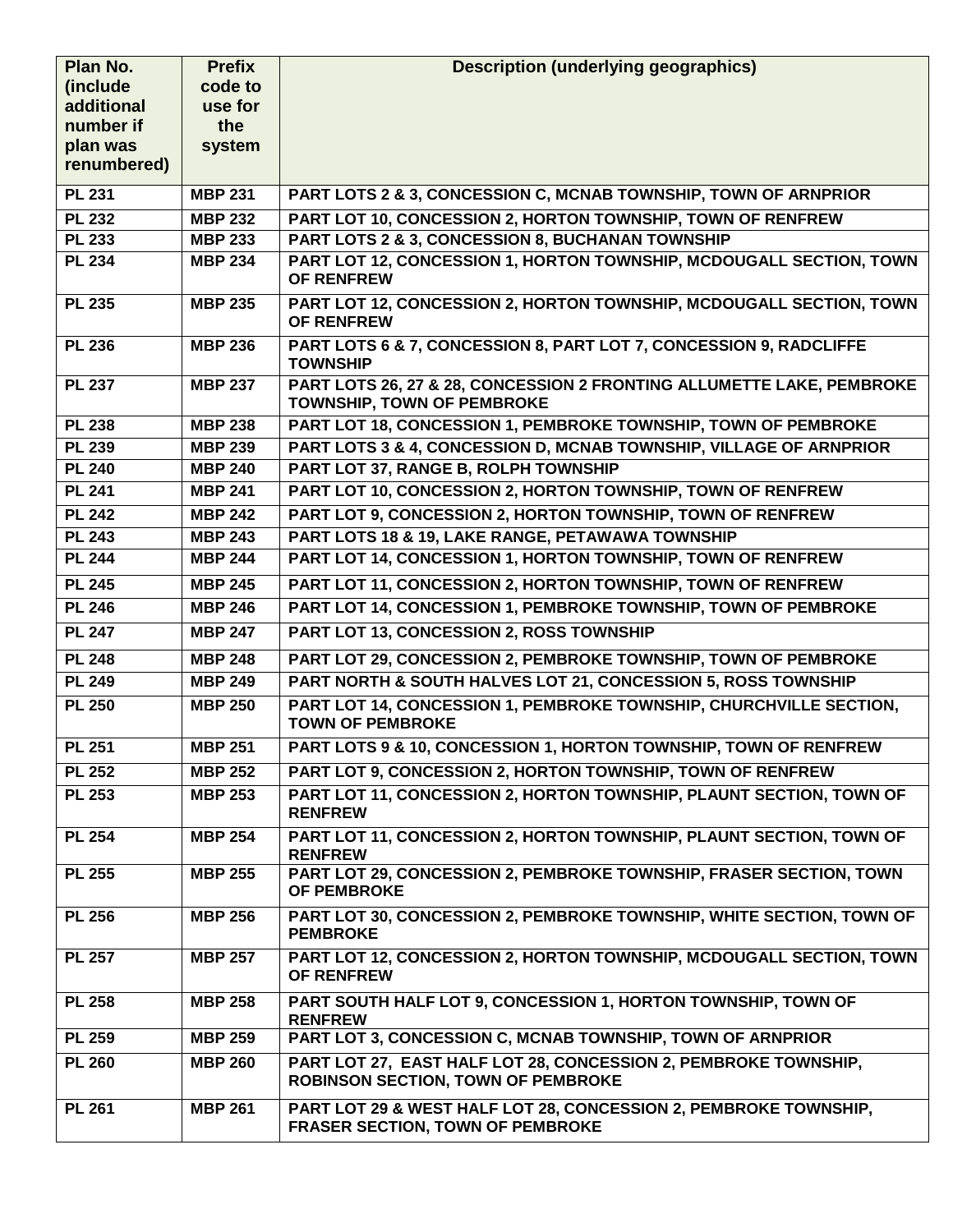| Plan No.      | <b>Prefix</b>  | <b>Description (underlying geographics)</b>                                                                                        |
|---------------|----------------|------------------------------------------------------------------------------------------------------------------------------------|
| (include)     | code to        |                                                                                                                                    |
| additional    | use for        |                                                                                                                                    |
| number if     | the            |                                                                                                                                    |
| plan was      | system         |                                                                                                                                    |
| renumbered)   |                |                                                                                                                                    |
| <b>PL 262</b> | <b>MBP 262</b> | PART LOT 11, CONCESSION 2, HORTON TOWNSHIP, PLAUNT SECTION, TOWN OF<br><b>RENFREW</b>                                              |
| <b>PL 263</b> | <b>MBP 263</b> | PART LOT 10, CONCESSION 2, HORTON TOWNSHIP, COUMBE SECTION, TOWN OF<br><b>RENFREW</b>                                              |
| <b>PL 264</b> | <b>MBP 264</b> | PART LOT 178, RANGE B SOUTH, SHERWOOD TOWNSHIP                                                                                     |
| <b>PL 265</b> | <b>MBP 265</b> | PART LOTS 3 & 4, CONCESSION C, MCNAB TOWNSHIP, LOTS 222 & 223, PART<br>LOTS 224, 225 & PT FIFTH AVENUE, PLAN 231, TOWN OF ARNPRIOR |
| <b>PL 266</b> | <b>MBP 266</b> | PART LOTS 28 & 29, CONCESSION 2, PEMBROKE TOWNSHIP, FRASER SECTION,<br><b>TOWN OF PEMBROKE</b>                                     |
| <b>PL 267</b> | <b>MBP 267</b> | PART LOT 27, EAST HALF LOT 28, CONCESSION 2, PEMBROKE TOWNSHIP,<br><b>ROBINSON SECTION, TOWN OF PEMBROKE</b>                       |
| <b>PL 268</b> | <b>MBP 268</b> | PART LOT 30, CONCESSION 2, PEMBROKE TOWNSHIP, WHITE SECTION, TOWN OF<br><b>PEMBROKE</b>                                            |
| <b>PL 269</b> | <b>MBP 269</b> | PART LOT 19, CONCESSION 12, PART LOT 20, CONCESSION 11 & ISLAND IN<br><b>WADSWORTH LAKE, RADCLIFFE TOWNSHIP</b>                    |
| <b>PL 270</b> | <b>MBP 270</b> | PART LOTS 32 & 33, CONCESSION 2 FRONTING ALLUMETTE LAKE, SUPPLE<br><b>SECTION, TOWN OF PEMBROKE</b>                                |
| <b>PL 271</b> | <b>MBP 271</b> | PART LOTS 28 & 29, CONCESSION 2, PEMBROKE TOWNSHIP, FRASER SECTION,<br><b>TOWN OF PEMBROKE</b>                                     |
| <b>PL 272</b> | <b>MBP 272</b> | PART LOT 29, CONCESSION 2, PEMBROKE TOWNSHIP, FRASER SECTION, TOWN<br><b>OF PEMBROKE</b>                                           |
| <b>PL 273</b> | <b>MBP 273</b> | PART LOT 32, CONCESSION 2, PEMBROKE TOWNSHIP, SUPPLE SECTION, TOWN<br><b>OF PEMBROKE</b>                                           |
| <b>PL 274</b> | <b>MBP 274</b> | PART LOT 14, CONCESSION 1, HORTON TOWNSHIP                                                                                         |
| <b>PL 275</b> | <b>MBP 275</b> | PART LOTS 20 & 21, CONCESSION 11, RADCLIFFE TOWNSHIP                                                                               |
| <b>PL 276</b> | <b>MBP 276</b> | PART LOTS 6 & 7, CONCESSION 8, RADCLIFFE TOWNSHIP                                                                                  |
| <b>PL 277</b> | <b>MBP 277</b> | PART LOT 30, CONCESSION 1, PEMBROKE TOWNSHIP, WHITE SECTION, TOWN OF<br><b>PEMBROKE</b>                                            |
| <b>PL 278</b> | <b>MBP 278</b> | PART LOT 29 & WEST HALF LOT 28, CONCESSION 2, PEMBROKE TOWNSHIP,<br><b>FRASER SECTION, TOWN OF PEMBROKE</b>                        |
| <b>PL 279</b> | <b>MBP 279</b> | PART LOTS 26 & 27 & EAST HALF LOT 28, CONCESSION 2, PEMBROKE TOWNSHIP,<br><b>ROBINSON SECTION, TOWN OF PEMBROKE</b>                |
| <b>PL 280</b> | <b>MBP 280</b> | PART LOT 2, RANGE B, ROLPH TOWNSHIP, TOWN OF DEEP RIVER                                                                            |
| <b>PL 281</b> | <b>MBP 281</b> | PART LOTS 2 & 3, RANGE B, ROLPH TOWNSHIP, TOWN OF DEEP RIVER                                                                       |
| <b>PL 282</b> | <b>MBP 282</b> | PART LOT 2, RANGE B, ROLPH TOWNSHIP, TOWN OF DEEP RIVER                                                                            |
| <b>PL 283</b> | <b>MBP 283</b> | PART LOTS 2 & 3, RANGE B, ROLPH TOWNSHIP, TOWN OF DEEP RIVER                                                                       |
| <b>PL 284</b> | <b>MBP 284</b> | PART LOTS 2 & 3, RANGE B, ROLPH TOWNSHIP, TOWN OF DEEP RIVER                                                                       |
| <b>PL 285</b> | <b>MBP 285</b> | PART LOT 3, RANGE B, PART ROAD ALLOWANCE ALONG THE OTTAWA RIVER,<br>ROLPH TOWNSHIP, TOWN OF DEEP RIVER                             |
| <b>PL 286</b> | <b>MBP 286</b> | PART LOTS 3 & 4, RANGE B, ROLPH TOWNSHIP, TOWN OF DEEP RIVER                                                                       |
| <b>PL 287</b> | <b>MBP 287</b> | PART LOTS 3 & 4, RANGE B, ROLPH TOWNSHIP, TOWN OF DEEP RIVER                                                                       |
| <b>PL 288</b> | <b>MBP 288</b> | PART LOTS 3 & 4, RANGE B, ROLPH TOWNSHIP, TOWN OF DEEP RIVER                                                                       |
| <b>PL 289</b> | <b>MBP 289</b> | PART LOTS 3 & 4, RANGE B, ROLPH TOWNSHIP, TOWN OF DEEP RIVER                                                                       |
| <b>PL 290</b> | <b>MBP 290</b> | PART LOTS 4 & 5, RANGE B, ROLPH TOWNSHIP, TOWN OF DEEP RIVER                                                                       |
| <b>PL 291</b> | <b>MBP 291</b> | PART LOTS 4 & 5, RANGE B, ROLPH TOWNSHIP, TOWN OF DEEP RIVER                                                                       |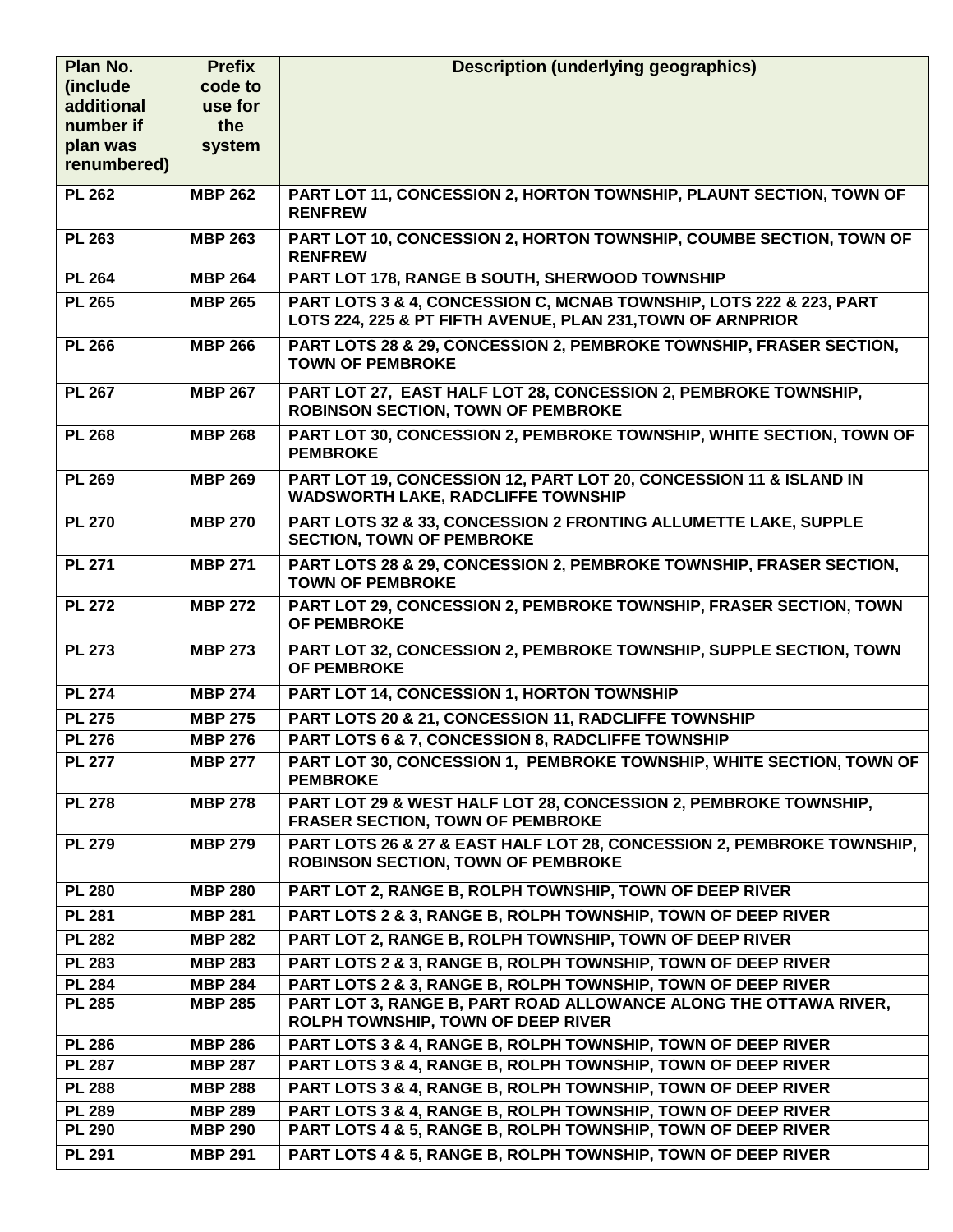| Plan No.                | <b>Prefix</b>  | <b>Description (underlying geographics)</b>                                                                               |
|-------------------------|----------------|---------------------------------------------------------------------------------------------------------------------------|
| (include                | code to        |                                                                                                                           |
| additional              | use for        |                                                                                                                           |
| number if               | the            |                                                                                                                           |
| plan was<br>renumbered) | system         |                                                                                                                           |
|                         |                |                                                                                                                           |
| <b>PL 292</b>           | <b>MBP 292</b> | PART LOTS 4 & 5, RANGE B & PART ROAD ALLOWANCE BETWEEN RANGES A & B,<br>ROLPH TOWNSHIP, TOWN OF DEEP RIVER                |
| <b>PL 293</b>           | <b>MBP 293</b> | PART LOTS 5 & 6, RANGE B, & PART ROAD ALLOWANCE BETWEEN LOTS 5 & 6,<br>RANGE B, ROLPH TOWNSHIP, TOWN OF DEEP RIVER        |
| <b>PL 294</b>           | <b>MBP 294</b> | PART LOT 5, RANGE B, & PART ROAD ALLOWANCE BETWEEN LOTS 5 & 6, RANGE<br><b>B, ROLPH TOWNSHIP, TOWN OF DEEP RIVER</b>      |
| <b>PL 295</b>           | <b>MBP 295</b> | PART LOTS 5 & 6, RANGE B, & PART ROAD ALLOWANCE BETWEEN LOTS 5 & 6,<br>RANGE B, ROLPH TOWNSHIP, TOWN OF DEEP RIVER        |
| <b>PL 296</b>           | <b>MBP 296</b> | PART LOTS 5 & 6, RANGE B, & PART ROAD ALLOWANCE BETWEEN LOTS 5 & 6, &<br>RANGES A & B, ROLPH TOWNSHIP, TOWN OF DEEP RIVER |
| <b>PL 297</b>           | <b>MBP 297</b> | PART LOT 5, RANGES A & B & PART ROAD ALLOWANCE BETWEEN RANGES A &<br><b>B, ROLPH TOWNSHIP, TOWN OF DEEP RIVER</b>         |
| <b>PL 298</b>           | <b>MBP 298</b> | PART LOTS 5 & 6, RANGE A & PART ROAD ALLOWANCE BETWEEN LOTS 5 & 6,<br>RANGE A, ROLPH TOWNSHIP, TOWN OF DEEP RIVER         |
| <b>PL 299</b>           | <b>MBP 299</b> | PART LOTS 4, 5 & 6, RANGE A & PART ROAD ALLOWANCE BETWEEN LOTS 5 & 6,<br>RANGE A, ROLPH TOWNSHIP, TOWN OF DEEP RIVER      |
| <b>PL 300</b>           | <b>MBP 300</b> | PART LOTS 11 & 12, CONCESSION 9, RADCLIFFE TOWNSHIP                                                                       |
| <b>PL 301</b>           | <b>MBP 301</b> | PART LOTS 3 & 4, CON 13, MCNAB TOWNSHIP, PT LT 12, SOUTH EAST SIDE JOHN<br>STREET, PLAN 82, TOWN OF ARNPRIOR              |
| <b>PL 302</b>           | <b>MBP 302</b> | PART LOT 4, RANGE B, ROLPH TOWNSHIP, TOWN OF DEEP RIVER                                                                   |
| <b>PL 303</b>           | <b>MBP 303</b> | PART LOTS 4 & 5, RANGE B, ROLPH TOWNSHIP, TOWN OF DEEP RIVER                                                              |
| <b>PL 304</b>           | <b>MBP 304</b> | PART LOTS 4 & 5, RANGE B, ROLPH TOWNSHIP, TOWN OF DEEP RIVER                                                              |
| <b>PL 305</b>           | <b>MBP 305</b> | PART LOTS 18 & 19, RANGE C, BLOCK 5, PART BLKS 6 & 9, PETAWAWA TOWN<br>PLOT, TOWN OF PETAWAWA                             |
| <b>PL 306</b>           | <b>MBP 306</b> | PART LOT 14, CONCESSION 1, HORTON TOWNSHIP, TOWN OF RENFREW                                                               |
| <b>PL 307</b>           | <b>MBP 307</b> | PART LOT 12, CONCESSION 2, HORTON TOWNSHIP, MCDOUGALL SECTION, TOWN<br><b>OF RENFREW</b>                                  |
| <b>PL 308</b>           | <b>MBP 308</b> | PART LOT 15, CONCESSION 3, LOTS 16 & 17, CONCESSION 4, BURNS TOWNSHIP                                                     |
| <b>PL 309</b>           | <b>MBP 309</b> | PART LOTS 2 & 3, RANGE B, ROLPH TOWNSHIP, TOWN OF DEEP RIVER                                                              |
| <b>PL 310</b>           | <b>MBP 310</b> | PART LOT 2, RANGE B, ROLPH TOWNSHIP, TOWN OF DEEP RIVER                                                                   |
| <b>PL 311</b>           | <b>MBP 311</b> | PART LOTS 1 & 2, RANGE B, ROLPH TOWNSHIP, TOWN OF DEEP RIVER                                                              |
| <b>PL 312</b>           | <b>MBP 312</b> | PART LOTS 1 & 2, RANGE B, ROLPH TOWNSHIP, TOWN OF DEEP RIVER                                                              |
| <b>PL 313</b>           | <b>MBP 313</b> | PART LOTS 1 & 2, RANGE B, ROLPH TOWNSHIP, TOWN OF DEEP RIVER                                                              |
| <b>PL 314</b>           | <b>MBP 314</b> | LOT 1, RANGE A & PART LOTS 2 & 3, RANGES A & B, ROLPH TOWNSHIP, TOWN OF<br><b>DEEP RIVER</b>                              |
| <b>PL 315</b>           | <b>MBP 315</b> | PART LOT 6, RANGE B, ROLPH TOWNSHIP, TOWN OF DEEP RIVER                                                                   |
| <b>PL 316</b>           | <b>MBP 316</b> | PART LOT 6, RANGES A & B, PART ROAD ALLOWANCE BETWEEN RANGES A & B,<br>ROLPH TOWNSHIP, TOWN OF DEEP RIVER                 |
| <b>PL 317</b>           | <b>MBP 317</b> | PART LOTS 2 & 3, RANGE B, PART ROAD ALLOWANCE ALONG SHORE OF THE<br>OTTAWA RIVER, ROLPH TOWNSHIP, TOWN OF DEEP RIVER      |
| <b>PL 318</b>           | <b>MBP 318</b> | PART LOTS 5 & 6, RANGE B, PART ROAD ALLOWANCE BETWEEN LOTS 5 & 6,<br>RANGE B, ROLPH TOWNSHIP, TOWN OF DEEP RIVER          |
| <b>PL 319</b>           | <b>MBP 319</b> | PART LOTS 1, 2 & 3, RANGE B, PART ROAD ALLOWANCE ALONG SHORE OF THE<br>OTTAWA RIVER, ROLPH TOWNSHIP, TOWN OF DEEP RIVER   |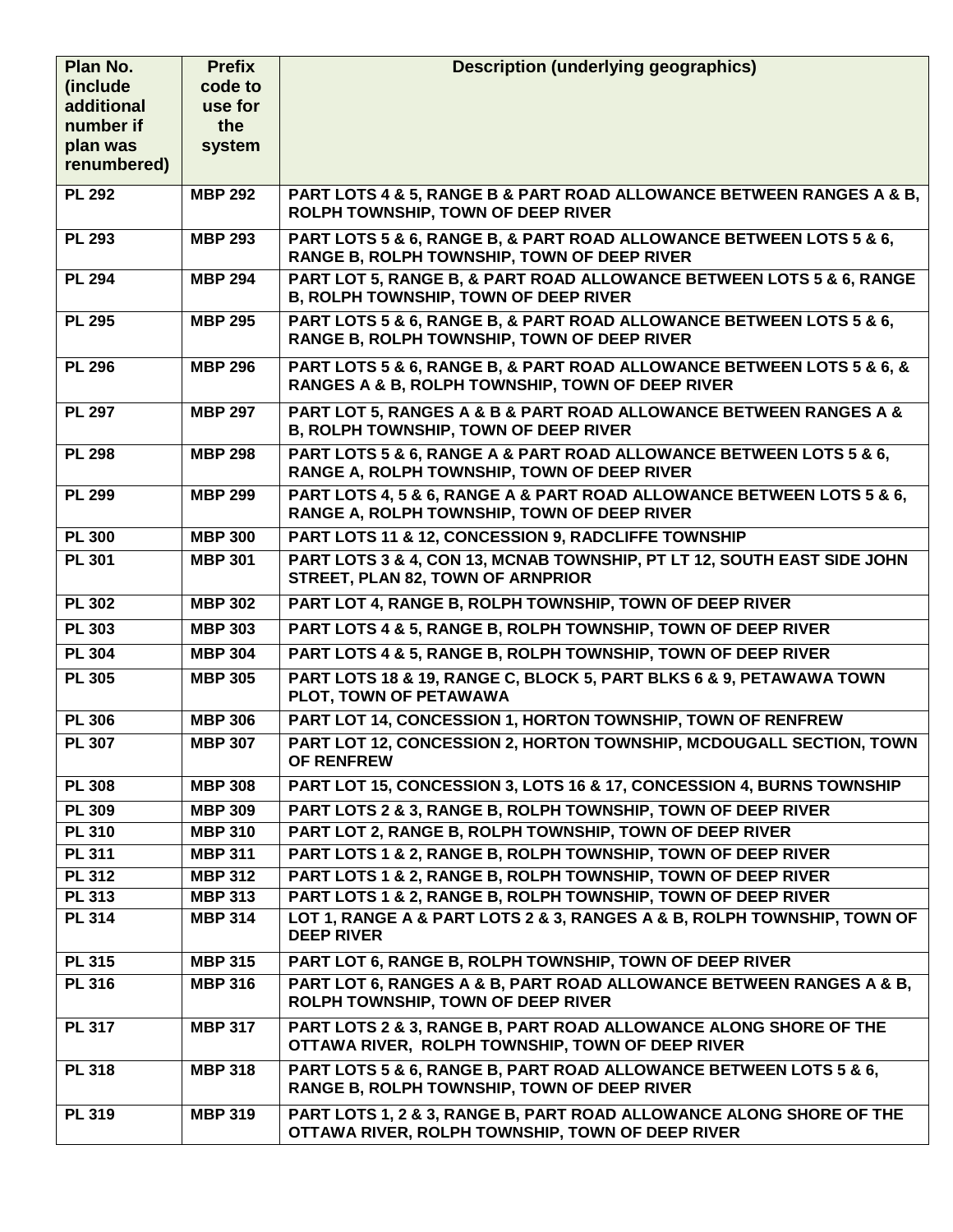| Plan No.                | <b>Prefix</b>  | <b>Description (underlying geographics)</b>                                                                            |
|-------------------------|----------------|------------------------------------------------------------------------------------------------------------------------|
| (include                | code to        |                                                                                                                        |
| additional              | use for        |                                                                                                                        |
| number if               | the            |                                                                                                                        |
| plan was<br>renumbered) | system         |                                                                                                                        |
|                         |                |                                                                                                                        |
| <b>PL 320</b>           | <b>MBP 320</b> | PART LOTS 4, 5 & 6, RANGE A & PART ROAD ALLOWANCE BETWEEN LOTS 5 & 6,<br>RANGE A, ROLPH TOWNSHIP, TOWN OF DEEP RIVER   |
| <b>PL 321</b>           | <b>MBP 321</b> | PART LOTS 3, 4, 5 & 6, RANGE B, PART ROAD ALLOWANCE BETWEEN LOTS 5 & 6,<br>RANGE B, ROLPH TOWNSHIP, TOWN OF DEEP RIVER |
| <b>PL 322</b>           | <b>MBP 322</b> | PART NORTH & SOUTH HALVES LOT 7, RANGE B, ROLPH TOWNSHIP, TOWN OF<br><b>DEEP RIVER</b>                                 |
| <b>PL 323</b>           | <b>MBP 323</b> | PART ROAD ALLOWANCE BETWEEN RANGES A & B, PART LOT 6, RANGE B,<br>ROLPH TOWNSHIP, TOWN OF DEEP RIVER                   |
| <b>PL 324</b>           | <b>MBP 324</b> | PART ROAD ALLOWANCE BETWEEN RANGES A & B, PART LOT 6, RANGES A & B,<br>ROLPH TOWNSHIP, TOWN OF DEEP RIVER              |
| <b>PL 325</b>           | <b>MBP 325</b> | PART LOTS 24 & 25, CONCESSION 9, RADCLIFFE TOWNSHIP                                                                    |
| <b>PL 326</b>           | <b>MBP 326</b> | PART LOT 4, CONCESSION 13, MCNAB TOWNSHIP, TOWN OF ARNPRIOR                                                            |
| <b>PL 327</b>           | <b>MBP 327</b> | PART LOTS 12, 13 & 14, CONCESSION 10, RADCLIFFE TOWNSHIP                                                               |
| <b>PL 328</b>           | <b>MBP 328</b> | PART LOT 29 & WEST HALF LOT 28, CONCESSION 2, PEMBROKE TOWNSHIP,<br><b>FRASER SECTION, TOWN OF PEMBROKE</b>            |
| <b>PL 329</b>           | <b>MBP 329</b> | PART LOTS 1 & 2, LAKE RANGE, TOWNSHIP OF PETAWAWA                                                                      |
| <b>PL 330</b>           | <b>MBP 330</b> | <b>BLOCK Z, PLAN 313, TOWN OF DEEP RIVER</b>                                                                           |
| <b>PL 331</b>           | <b>MBP 331</b> | PART LOT 7, RANGES A & B & PART ROAD ALLOWANCE BETWEEN RANGES A &<br>B, ROLPH TOWNSHIP, TOWN OF DEEP RIVER             |
| <b>PL 332</b>           | <b>MBP 332</b> | <b>PART LOT 22, CONCESSION 3, BURNS TOWNSHIP</b>                                                                       |
| <b>PL 333</b>           | <b>MBP 333</b> | PART NORTH HALF LOT 7, RANGE B, PETAWAWA TOWNSHIP                                                                      |
| <b>PL 334</b>           | <b>MBP 334</b> | PART LOTS 15 & 16, CONCESSION 10, RADCLIFFE TOWNSHIP                                                                   |
| <b>PL 335</b>           | <b>MBP 335</b> | PART LOTS 16 & 17, CONCESSION 10, RADCLIFFE TOWNSHIP                                                                   |
| <b>PL 336</b>           | <b>MBP 336</b> | PART LOT 22, CONCESSION 13, RADCLIFFE TOWNSHIP                                                                         |
| <b>PL 337</b>           | <b>MBP 337</b> | PART LOT 5, CONCESSION 10, PART LOT 6, CONCESSION 9, RADCLIFFE<br><b>TOWNSHIP</b>                                      |
| <b>PL 338</b>           | <b>MBP 338</b> | PART LOT 13, RANGE C, PETAWAWA TOWNSHIP                                                                                |
| <b>PL 339</b>           | <b>MBP 339</b> | PART LOT 12, LAKE RANGE, PETAWAWA TOWNSHIP                                                                             |
| <b>PL 340</b>           | <b>MBP 340</b> | PART LOT 3, CONCESSION 14, BUCHANAN TOWNSHIP                                                                           |
| <b>PL 341</b>           | <b>MBP 341</b> | PART LOTS 26, 27 & EAST HALF 28, CONCESSION 2, PEMBROKE TOWNSHIP,<br><b>ROBINSON SECTION, TOWN OF PEMBROKE</b>         |
| <b>PL 342</b>           | <b>MBP 342</b> | PART LOT 30, CON 2, PEMBROKE TOWNSHIP, WHITE SECTION, TOWN OF<br><b>PEMBROKE</b>                                       |
| <b>PL 343</b>           | <b>MBP 343</b> | PART LOT 3, CONCESSION D, MCNAB TOWNSHIP                                                                               |
| <b>PL 344</b>           | <b>MBP 344</b> | PART LOT 3, CONCESSION 9, BUCHANAN TOWNSHIP, VILLAGE OF CHALK RIVER                                                    |
| <b>PL 345</b>           | <b>MBP 345</b> | PART LOTS 9 & 10, CONCESSION 1, HORTON TOWNSHIP, TOWN OF RENFREW                                                       |
| <b>PL 346</b>           | <b>MBP 346</b> | PART LOT 40, RANGE B, ALICE TOWNSHIP                                                                                   |
| <b>PL 347</b>           | <b>MBP 347</b> | PART LOT 9, CONCESSION 2, HORTON TOWNSHIP, TOWN OF RENFREW                                                             |
| <b>PL 348</b>           | <b>MBP 348</b> | PART LOTS 10, 11 & 12, CONCESSION 10, RADCLIFFE TOWNSHIP                                                               |
| <b>PL 349</b>           | <b>MBP 349</b> | BLK AA, PLAN 313, TOWN OF DEEP RIVER                                                                                   |
| <b>PL 350</b>           | <b>MBP 350</b> | PART LOT 13, CONCESSION 1, RADCLIFFE TOWNSHIP                                                                          |
| <b>PL 351</b>           | <b>MBP 351</b> | PART LOTS 3 & 4, CONCESSION 14, BUCHANAN TOWNSHIP                                                                      |
| <b>PL 352</b>           | <b>MBP 352</b> | PART LOTS 9 & 10, CONCESSION 1, HORTON TOWNSHIP, TOWN OF RENFREW                                                       |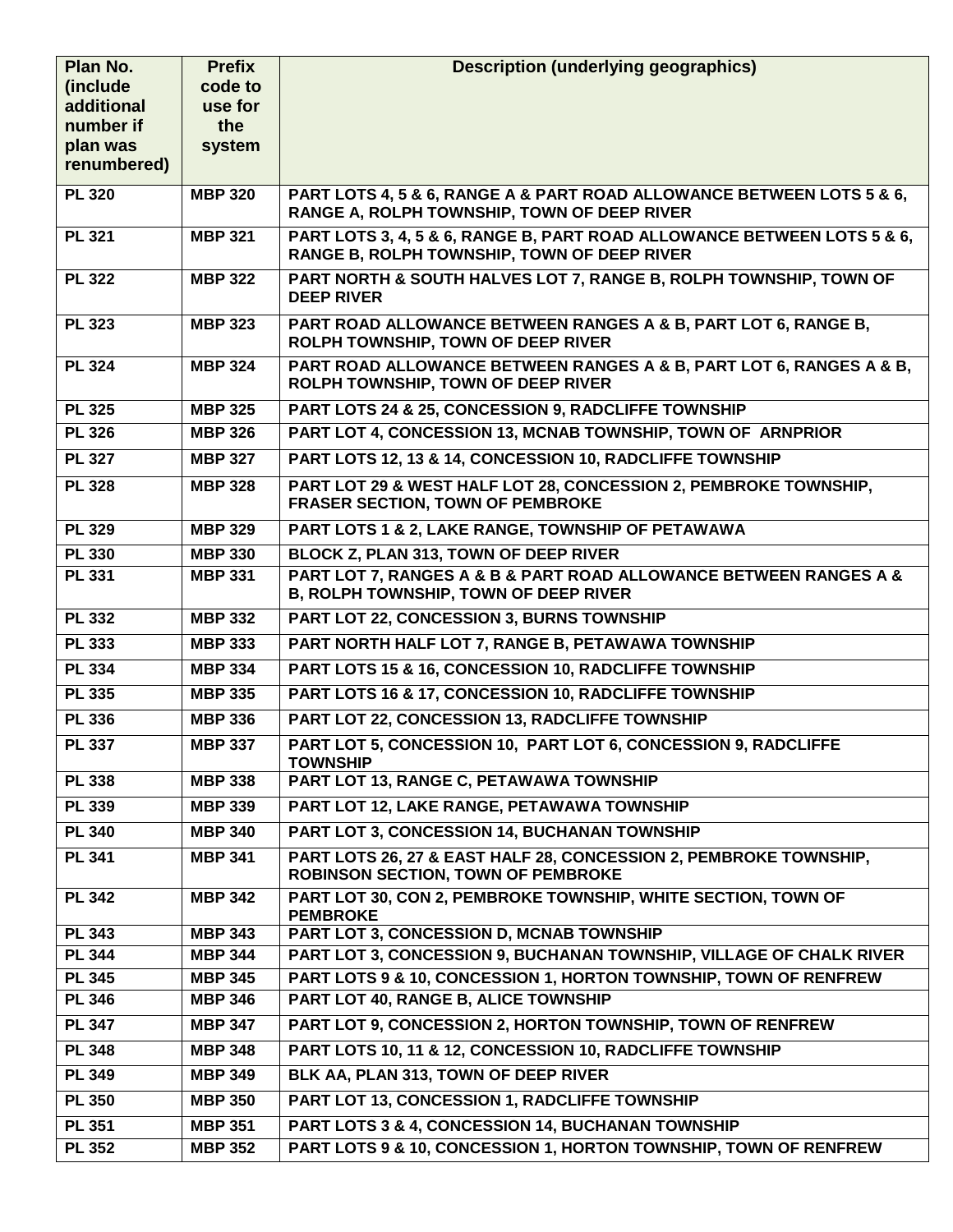| Plan No.              | <b>Prefix</b>  | <b>Description (underlying geographics)</b>                                                                                                |
|-----------------------|----------------|--------------------------------------------------------------------------------------------------------------------------------------------|
| (include)             | code to        |                                                                                                                                            |
| additional            | use for        |                                                                                                                                            |
| number if<br>plan was | the<br>system  |                                                                                                                                            |
| renumbered)           |                |                                                                                                                                            |
| <b>PL 353</b>         | <b>MBP 353</b> | PART LOT 26, CONCESSION 12 & PART LOTS 143 - 145, RANGE B NORTH, JONES                                                                     |
|                       |                | <b>TOWNSHIP</b>                                                                                                                            |
| <b>PL 354</b>         | <b>MBP 354</b> | PART LOT 35, CONCESSION 10, SHERWOOD TOWNSHIP                                                                                              |
| <b>PL 355</b>         | <b>MBP 355</b> | PART LOTS 111, 112 & 113, RANGE B NORTH & RANGE B SOUTH, JONES<br><b>TOWNSHIP</b>                                                          |
| <b>PL 356</b>         | <b>MBP 356</b> | PART LOT 27, CONCESSION 14, HEAD TOWNSHIP                                                                                                  |
| <b>PL 357</b>         | <b>MBP 357</b> | SUBDIVISION ON GREENBOUGH LAKE, CLARA TOWNSHIP                                                                                             |
| <b>PL 358</b>         | <b>MBP 358</b> | PART LOT 11, CONCESSION 4, BROUGHAM TOWNSHIP                                                                                               |
| <b>PL 359</b>         | <b>MBP 359</b> | PART LOT 1, CONCESSION 2, BAGOT TOWNSHIP                                                                                                   |
| <b>PL 360</b>         | <b>MBP 360</b> | PART LOTS 20 & 21, CONCESSION 13, RAGLAN TOWNSHIP                                                                                          |
| <b>PL 361</b>         | <b>MBP 361</b> | PART BROKEN LOTS 17, 18, 19 & 20, CONCESSION 4, BURNS TOWNSHIP                                                                             |
| <b>PL 362</b>         | <b>MBP 362</b> | PART LOT 30, CONCESSION 2, PEMBROKE TOWNSHIP, LOTS 933-936 & PART LOT<br>938, PLAN 342, TOWN OF PEMBROKE                                   |
| <b>PL 363</b>         | <b>MBP 363</b> | PART BLOCK XX, PLAN 324 & PART BLOCK MM, PLAN 315, TOWN OF DEEP RIVER                                                                      |
| <b>PL 364</b>         | <b>MBP 364</b> | PART LOTS 32 & 33, CONCESSION 2, PEMBROKE TOWNSHIP, PART BLOCKS O & P,<br>& BLOCK N, PLAN 91, SUPPLE SECTION, TOWN OF PEMBROKE             |
| <b>PL 365</b>         | <b>MBP 365</b> | PART LOTS 29 & WEST HALF 28, CONCESSION 2, PEMBROKE TOWNSHIP, FRASER<br><b>SECTION, TOWN OF PEMBROKE</b>                                   |
| <b>PL 366</b>         | <b>MBP 366</b> | PART NORTH HALF LOT 32 & LOT 33, CONCESSION 1, STAFFORD TOWNSHIP                                                                           |
| <b>PL 367</b>         | <b>MBP 367</b> | PART LOT 16, CONCESSION 8, BROUGHAM TOWNSHIP                                                                                               |
| <b>PL 368</b>         | <b>MBP 368</b> | PART LOT 27 & EAST HALF LOT 28, CONCESSION 2, PEMBROKE TOWNSHIP,<br><b>ROBINSON SECTION, TOWN OF PEMBROKE</b>                              |
| <b>PL 369</b>         | <b>MBP 369</b> | PART LOTS 20, 22 & 23, CONCESSION 3, & PART LOT 23, CONCESSION 4,<br><b>RADCLIFFE TOWNSHIP</b>                                             |
| <b>PL 370</b>         | <b>MBP 370</b> | PART LOTS 17 & 18, CONCESSION 7, BROUGHAM TOWNSHIP                                                                                         |
| <b>PL 371</b>         | <b>MBP 371</b> | PART LOT 8, CONCESSION 3, PART LOTS 10 & 11, RANGE A, ROLPH TOWNSHIP,<br><b>TOWN OF DEEP RIVER</b>                                         |
| <b>PL 372</b>         | <b>MBP 372</b> | PART LOTS 8 & 9, RANGE A, ROLPH TOWNSHIP, TOWN OF DEEP RIVER                                                                               |
| <b>PL 373</b>         | <b>MBP 373</b> | PART LOTS 6, 7 & 8, RANGE A, ROLPH TOWNSHIP, TOWN OF DEEP RIVER                                                                            |
| <b>PL 374</b>         | <b>MBP 374</b> | PART LOTS 4 & 5, RANGE A, ROLPH TOWNSHIP, TOWN OF DEEP RIVER                                                                               |
| <b>PL 375</b>         | <b>MBP 375</b> | PART LOTS 3 & 4, RANGE A, ROLPH TOWNSHIP, TOWN OF DEEP RIVER                                                                               |
| <b>PL 376</b>         | <b>MBP 376</b> | PART LOTS 2 & 3, RANGE A, PART LOT 5, CONCESSION 1, ROLPH TOWNSHIP,<br><b>TOWN OF DEEP RIVER</b>                                           |
| <b>PL 377</b>         | <b>MBP 377</b> | PART LOTS 46 - 48, RANGE A, ROLPH TOWNSHIP, TOWN OF DEEP RIVER                                                                             |
| <b>PL 378</b>         | <b>MBP 378</b> | PART LOTS 32 & 33, CONCESSION 1, SHERWOOD TOWNSHIP                                                                                         |
| <b>PL 379</b>         | <b>MBP 379</b> | LOTS 150 - 164, LOTS 166 - 177, 180, 183, 184, 186 & 187, WEST, PINE & MCLACHLIN<br>STREETS, PLAN 125, MCLACHLIN SECTION, TOWN OF ARNPRIOR |
| <b>PL 380</b>         | <b>MBP 380</b> | PART BROKEN LOTS 28 & 29, CONCESSION 9, RICHARDS TOWNSHIP                                                                                  |
| <b>PL 381</b>         | <b>MBP 381</b> | <b>PART BROKEN LOTS 27, 28 &amp; 29, CONCESSION 2, RICHARDS TOWNSHIP</b>                                                                   |
| <b>PL 382</b>         | <b>MBP 382</b> | PART COTNAM ISLAND, FORMERLY MOFFAT POINT, FORMERLY PENINSULA B,<br><b>CONCESSION 4, PEMBROKE TOWNSHIP</b>                                 |
| <b>PL 383</b>         | <b>MBP 383</b> | PART COTNAM ISLAND, FORMERLY MOFFAT POINT, FORMERLY PENINSULA B,<br><b>CONCESSION 4, PEMBROKE TOWNSHIP</b>                                 |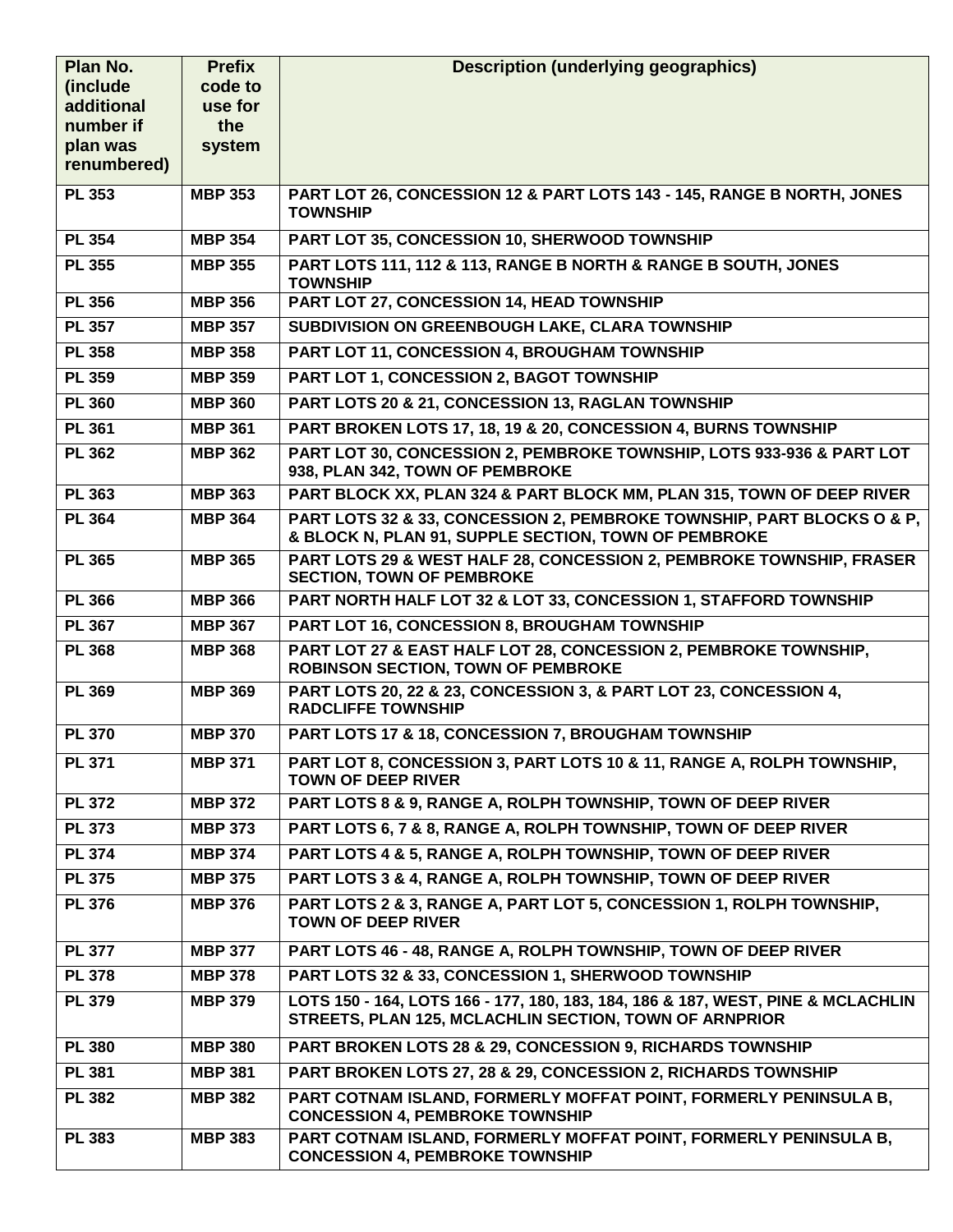| Plan No.               | <b>Prefix</b>      | <b>Description (underlying geographics)</b>                                                                                                                                        |
|------------------------|--------------------|------------------------------------------------------------------------------------------------------------------------------------------------------------------------------------|
| (include<br>additional | code to<br>use for |                                                                                                                                                                                    |
| number if              | the                |                                                                                                                                                                                    |
| plan was               | system             |                                                                                                                                                                                    |
| renumbered)            |                    |                                                                                                                                                                                    |
| <b>PL 384</b>          | <b>MBP 384</b>     | PART LOTS 19 & 20, CONCESSION 12, RAGLAN TOWNSHIP                                                                                                                                  |
| <b>PL 385</b>          | <b>MBP 385</b>     | PART EAST HALF OF WEST HALF LOT 4, CONCESSION 13, MCNAB TOWNSHIP,<br><b>TOWN OF ARNPRIOR</b>                                                                                       |
| <b>PL 386</b>          | <b>MBP 386</b>     | <b>ISLAND A, IN PAUGH LAKE, BURNS TOWNSHIP</b>                                                                                                                                     |
| <b>PL 387</b>          | <b>MBP 387</b>     | PART HARRINGTON ESTATE RESERVE, PLAN 32, MCLACHLIN SECTION, TOWN OF<br><b>ARNPRIOR</b>                                                                                             |
| <b>PL 388</b>          | <b>MBP 388</b>     | PART BROKEN LOT 14, CONCESSION 7, BROUGHAM TOWNSHIP                                                                                                                                |
| <b>PL 389</b>          | <b>MBP 389</b>     | PART LOTS 7 & 8, RANGE B, ROLPH TOWNSHIP, TOWN OF DEEP RIVER                                                                                                                       |
| <b>PL 390</b>          | <b>MBP 390</b>     | PART BLOCK GG, PLAN 312, PART BLOCK OO, PLAN 319, TOWN OF DEEP RIVER                                                                                                               |
| <b>PL 391</b>          | <b>MBP 391</b>     | PART LOT 3, CONCESSION 10, PART LOTS 2 & 3, CONCESSION 11, BAGOT<br><b>TOWNSHIP</b>                                                                                                |
| <b>PL 392</b>          | <b>MBP 392</b>     | PART LOTS 13 & 14, CONCESSION 1, SEBASTOPOL TOWNSHIP                                                                                                                               |
| <b>PL 393</b>          | <b>MBP 393</b>     | PART LOTS 30 & 31, CONCESSION 8, GRIFFITH TOWNSHIP                                                                                                                                 |
| <b>PL 394</b>          | <b>MBP 394</b>     | PART BLOCK OO, PLAN 319, TOWN OF DEEP RIVER                                                                                                                                        |
| <b>PL 395</b>          | <b>MBP 395</b>     | PART LOT 21, CONCESSION 7, PETAWAWA TOWNSHIP, VILLAGE OF PETAWAWA                                                                                                                  |
| <b>PL 396</b>          | <b>MBP 396</b>     | LOTS 27 - 70 INCL., LOTS 77 - 91 INCL., & LOT 74, WILFRED CRESCENT, & 15 FOOT<br>PATHWAYS BETWEEN LOTS 31 & 52 & LOTS 83 & 84, & PART EDWARD STREET,<br>PLAN 385, TOWN OF ARNPRIOR |
| <b>PL 397</b>          | <b>MBP 397</b>     | PART LOT 14, CONCESSION 1, HORTON TOWNSHIP, TOWN OF RENFREW                                                                                                                        |
| <b>PL 398</b>          | <b>MBP 398</b>     | PART 66 FOOT ROAD ALLOWANCE IN FRONT OF LOTS 21 & 22, CONCESSION 8, &<br>PART LOTS 21 & 22, CONCESSION 8, PETAWAWA TOWNSHIP, VILLAGE OF<br><b>PETAWAWA</b>                         |
| <b>PL 399</b>          | <b>MBP 399</b>     | PART LOT 8, RANGE B, PETAWAWA TOWNSHIP                                                                                                                                             |
| <b>PL 400</b>          | <b>MBP 400</b>     | PART LOTS 2 & 3, CONCESSION 10 (X), BURNS TOWNSHIP                                                                                                                                 |
| <b>PL 401</b>          | <b>MBP 401</b>     | PART LOT 31, & SOUTH HALF LOT 32, CONCESSION 1, STAFFORD TOWNSHIP                                                                                                                  |
| <b>PL 402</b>          | <b>MBP 402</b>     | PART LOT 31 & SOUTH HALF LOT 32, CONCESSION 1, STAFFORD TOWNSHIP                                                                                                                   |
| <b>PL 403</b>          | <b>MBP 403</b>     | <b>PART LOT 15, CONCESSION 5, MCNAB TOWNSHIP</b>                                                                                                                                   |
| <b>PL 404</b>          | <b>MBP 404</b>     | PART LOT 15, CONCESSION 5, MCNAB TOWNSHIP                                                                                                                                          |
| <b>PL 405</b>          | <b>MBP 405</b>     | PART LOT 10, CONCESSION 1, HORTON TOWNSHIP, TOWN OF RENFREW                                                                                                                        |
| <b>PL 406</b>          | <b>MBP 406</b>     | PART EAST HALF & WEST HALF LOT 16, CONCESSION 3, MCNAB TOWNSHIP                                                                                                                    |
| <b>PL 407</b>          | <b>MBP 407</b>     | PART LOT 13, RANGE C, PETAWAWA TOWNSHIP                                                                                                                                            |
| <b>PL 408</b>          | <b>MBP 408</b>     | <b>PART LOT 15, CONCESSION 5, MCNAB TOWNSHIP</b>                                                                                                                                   |
| <b>PL 409</b>          | <b>MBP 409</b>     | PART LOT 26, CONCESSION 2, PEMBROKE TOWNSHIP, ROBINSON SECTION,<br><b>TOWN OF PEMBROKE</b>                                                                                         |
| <b>PL 410</b>          | <b>MBP 410</b>     | PART LOT 14, CONCESSION 4, BROUGHAM TOWNSHIP                                                                                                                                       |
| <b>PL 411</b>          | <b>MBP 411</b>     | PART LOT 2, CONCESSION 2, WEST OF MUSKRAT LAKE, WESTMEATH TOWNSHIP                                                                                                                 |
| <b>PL 412</b>          | <b>MBP 412</b>     | PART LOT 3, RANGE A, PETAWAWA TOWNSHIP                                                                                                                                             |
| <b>PL 413</b>          | <b>MBP 413</b>     | PART LOT 19, CONCESSION 2, PEMBROKE TOWNSHIP                                                                                                                                       |
| <b>PL 414</b>          | <b>MBP 414</b>     | PART LOT 8, CONCESSION 3, PART LOT 9, CONCESSION 4, ROLPH TOWNSHIP                                                                                                                 |
| <b>PL 415</b>          | <b>MBP 415</b>     | BLOCK A, PLAN 373, TOWN OF DEEP RIVER                                                                                                                                              |
| <b>PL 416</b>          | <b>MBP 416</b>     | PART LOT 11, CONCESSION 1, RICHARDS TOWNSHIP                                                                                                                                       |
| <b>PL 417</b>          | <b>MBP 417</b>     | PART LOTS 31 & 32, CONCESSION 7, RICHARDS TOWNSHIP                                                                                                                                 |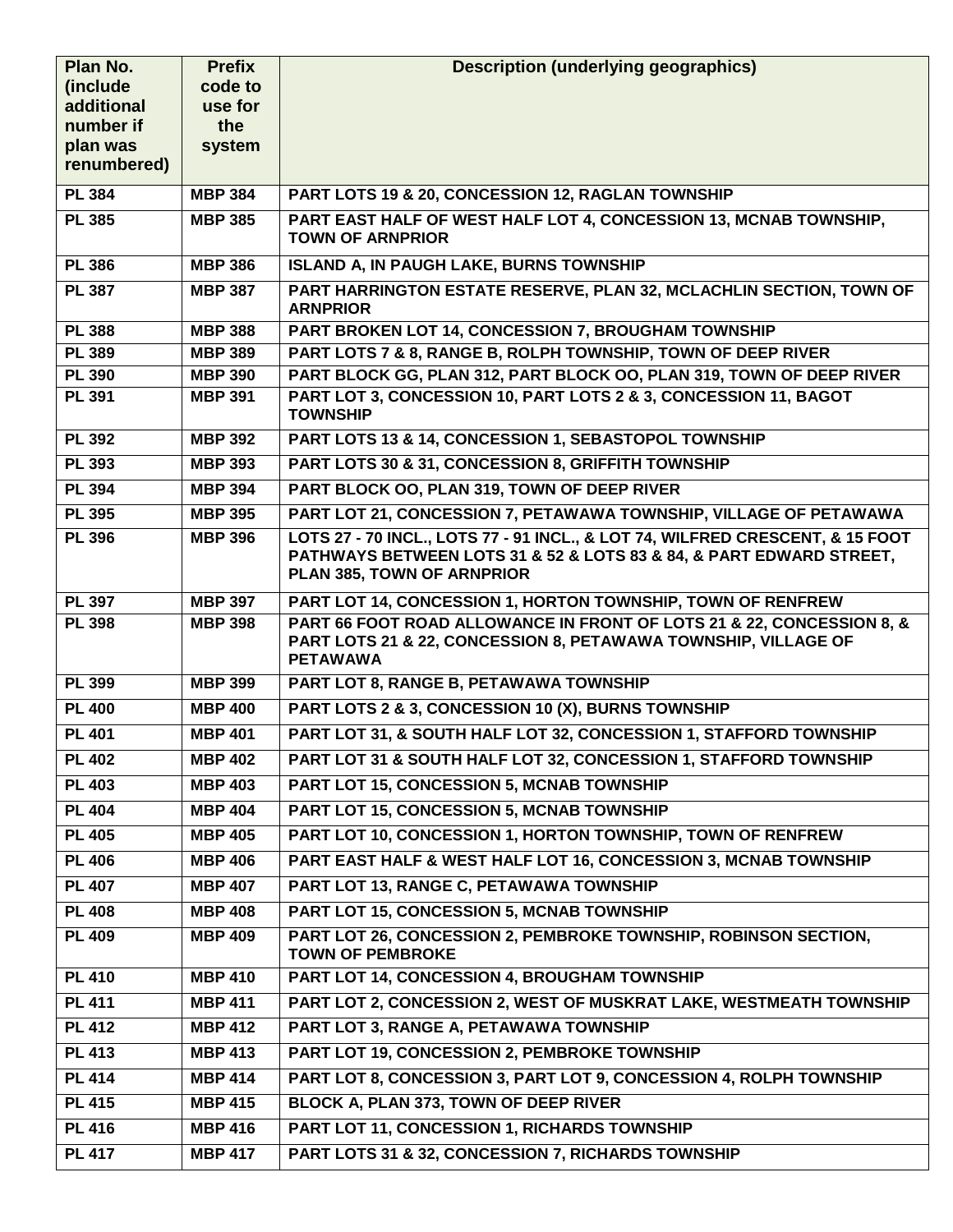| Plan No.              | <b>Prefix</b>  | <b>Description (underlying geographics)</b>                                                                                |
|-----------------------|----------------|----------------------------------------------------------------------------------------------------------------------------|
| (include)             | code to        |                                                                                                                            |
| additional            | use for<br>the |                                                                                                                            |
| number if<br>plan was | system         |                                                                                                                            |
| renumbered)           |                |                                                                                                                            |
| <b>PL 418</b>         | <b>MBP 418</b> | PART LOTS 7 & 8, RANGE B, PART LOT 7, RANGE A, PART ROAD ALLOWANCE<br>BETWEEN RANGES A & B, TOWN OF DEEP RIVER             |
| <b>PL 419</b>         | <b>MBP 419</b> | PART LOT 32, CONCESSION 1, SHERWOOD TOWNSHIP                                                                               |
| <b>PL 420</b>         | <b>MBP 420</b> | PART LOTS 27 & 28, CONCESSION 7, JONES TOWNSHIP                                                                            |
| <b>PL 421</b>         | <b>MBP 421</b> | PART LOTS 10, 11 & 12, CONCESSION NORTH FRONT D, WESTMEATH TOWNSHIP                                                        |
| <b>PL 422</b>         | <b>MBP 422</b> | LOT 30, CONCESSION 14, ALICE TOWNSHIP                                                                                      |
| <b>PL 423</b>         | <b>MBP 423</b> | PART LOTS 2 & 3, RANGE A, PETAWAWA TOWNSHIP                                                                                |
| <b>PL 424</b>         | <b>MBP 424</b> | PART LOTS 21 & 22, CONCESSION 7, VILLAGE OF PETAWAWA                                                                       |
| <b>PL 425</b>         | <b>MBP 425</b> | PART LOTS 22 & 23, CONCESSION 7, VILLAGE OF PETAWAWA                                                                       |
| <b>PL 426</b>         | <b>MBP 426</b> | PART LOTS 146 & 147, RANGE B NORTH, JONES TOWNSHIP                                                                         |
| <b>PL 427</b>         | <b>MBP 427</b> | PART LOT 3, CONCESSION 9, BUCHANAN TOWNSHIP, VILLAGE OF CHALK RIVER                                                        |
| $\overline{PL}$ 428   | <b>MBP 428</b> | PART LOT 13, RANGE C, PETAWAWA TOWNSHIP                                                                                    |
| <b>PL 429</b>         | <b>MBP 429</b> | PART LOTS 28 & 29, CONCESSION 7, SEBASTOPOL TOWNSHIP                                                                       |
| <b>PL 430</b>         | <b>MBP 430</b> | PART LOTS 52 - 55, RANGE C NORTH, PART LOT 28, CONCESSIONS 6 & 7,<br><b>SEBASTOPOL TOWNSHIP</b>                            |
| <b>PL 431</b>         | <b>MBP 431</b> | PART LOT 18, CONCESSION 2, PEMBROKE TOWNSHIP                                                                               |
| <b>PL 432</b>         | <b>MBP 432</b> | PART LOT 34, CONCESSION 6, SHERWOOD TOWNSHIP                                                                               |
| <b>PL 433</b>         | <b>MBP 433</b> | PART LOT 19, CONCESSION 8, PETAWAWA TOWNSHIP, VILLAGE OF PETAWAWA                                                          |
| <b>PL 434</b>         | <b>MBP 434</b> | PART LOT 21, CONCESSION 7, PETAWAWA TOWNSHIP, VILLAGE OF PETAWAWA                                                          |
| <b>PL 435</b>         | <b>MBP 435</b> | PART LOT 20, CONCESSION 7, PETAWAWA TOWNSHIP, VILLAGE OF PETAWAWA                                                          |
| <b>PL 436</b>         | <b>MBP 436</b> | PART BLOCK OO, PLAN 319, TOWN OF DEEP RIVER                                                                                |
| <b>PL 437</b>         | <b>MBP 437</b> | PART LOTS 26, 27 & EAST HALF 28, CONCESSION 2, PEMBROKE TOWNSHIP,<br><b>ROBINSON SECTION, TOWN OF PEMBROKE</b>             |
| <b>PL 438</b>         | <b>MBP 438</b> | PART NORTH HALF LOT 21, CONCESSION 5 (V), & PART SOUTH HALF LOT 21,<br><b>CONCESSION 5 (V), ROSS TOWNSHIP</b>              |
| <b>PL 439</b>         | <b>MBP 439</b> | PART LOT 20, CONCESSION 2, BLITHFIELD TOWNSHIP                                                                             |
| <b>PL 440</b>         | <b>MBP 440</b> | PART WEST HALF LOT 18, CONCESSION 10, BAGOT TOWNSHIP                                                                       |
| <b>PL 441</b>         | <b>MBP 441</b> | PART EAST HALF LOT 5, CONCESSION 11 & PART ROAD ALLOWANCE BETWEEN<br>EAST HALVES LOTS 5 & 6, CONCESSION 11, MCNAB TOWNSHIP |
| <b>PL 442</b>         | <b>MBP 442</b> | PART LOTS 15 & 16, CONCESSION 8 & PART ROAD ALLOWANCE BETWEEN LOTS<br>15 & 16, MATAWATCHAN TOWNSHIP                        |
| <b>PL 444</b>         | <b>MBP 444</b> | PART LOT 7, CONCESSION 5, WESTMEATH TOWNSHIP, VILLAGE OF BEACHBURG                                                         |
| <b>PL 445</b>         | <b>MBP 445</b> | PART LOT 31 & SOUTH HALF LOT 32, CONCESSION 1, STAFFORD TOWNSHIP                                                           |
| <b>PL 446</b>         | <b>MBP 446</b> | PART LOT 11, CONCESSION B, TOWNSHIP OF MCNAB                                                                               |
| <b>PL 447</b>         | <b>MBP 447</b> | PART EAST HALF LOT 3, CONCESSION B, MCNAB TOWNSHIP, TOWN OF<br><b>ARNPRIOR</b>                                             |
| <b>PL 448</b>         | <b>MBP 448</b> | PART LOT 8, RANGE A, ROLPH TOWNSHIP, TOWN OF DEEP RIVER                                                                    |
| <b>PL 449</b>         | <b>MBP 449</b> | PART LOTS 9 & 10, PLAN 195, CITY OF PEMBROKE                                                                               |
| <b>PL 450</b>         | <b>MBP 450</b> | PART LOT 16, CONCESSION B, COULONGE LAKE FRONT, WESTMEATH TOWNSHIP                                                         |
| <b>PL 451</b>         | <b>MBP 451</b> | PART LOT 8 & SOUTH HALF LOT 9, RANGE B, PETAWAWA TOWNSHIP                                                                  |
| <b>PL 452</b>         | <b>MBP 452</b> | PART WEST HALF LOT 6, CONCESSION 4, MCNAB TOWNSHIP                                                                         |
| <b>PL 453</b>         | <b>MBP 453</b> | PART LOT 21, CONCESSION 5, BROUGHAM TOWNSHIP                                                                               |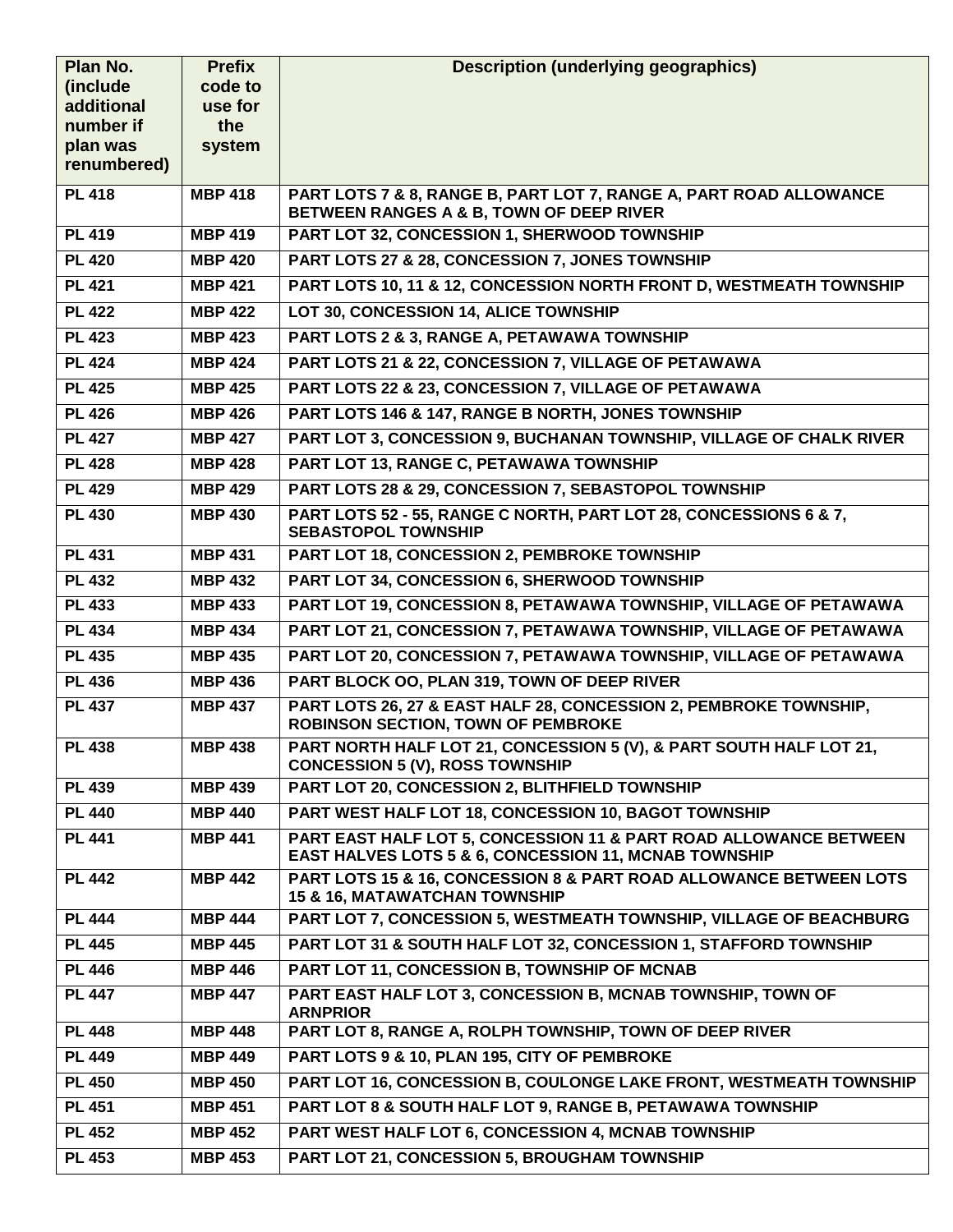| Plan No.      | <b>Prefix</b>  | <b>Description (underlying geographics)</b>                                                                                       |
|---------------|----------------|-----------------------------------------------------------------------------------------------------------------------------------|
| (include      | code to        |                                                                                                                                   |
| additional    | use for        |                                                                                                                                   |
| number if     | the            |                                                                                                                                   |
| plan was      | system         |                                                                                                                                   |
| renumbered)   |                |                                                                                                                                   |
| <b>PL 454</b> | <b>MBP 454</b> | PART LOTS 10 & 11, CONCESSION B, MCNAB TOWNSHIP                                                                                   |
| <b>PL 456</b> | <b>MBP 456</b> | PART SOUTH EAST HALF LOT 9 CONCESSION 1, HORTON TOWNSHIP, TOWN OF<br><b>RENFREW</b>                                               |
| <b>PL 457</b> | <b>MBP 457</b> | PART LOT 4, CONCESSION 9, BUCHANAN TOWNSHIP                                                                                       |
| <b>PL 458</b> | <b>MBP 458</b> | PART LOT 8, RANGE B, TOWN OF DEEP RIVER                                                                                           |
| <b>PL 459</b> | <b>MBP 459</b> | PART NORTH HALF LOT 10, CONCESSION 2, PART SOUTH LOT 10, CONCESSION 3,<br><b>GRIFFITH TOWNSHIP</b>                                |
| <b>PL 460</b> | <b>MBP 460</b> | BLOCKS A, B, D, H & PART BLOCK F, PLAN 396, TOWN OF ARNPRIOR                                                                      |
| <b>PL 461</b> | <b>MBP 461</b> | PART OTTAWA & OPEONGO ROAD, PART LOTS 5, 6, 7 RANGE C SOUTH, PART LOT<br>6, RANGE C NORTH, SEBASTOPOL                             |
| <b>PL 462</b> | <b>MBP 462</b> | PART LOT 11, RANGE C, PETAWAWA TOWNSHIP                                                                                           |
| <b>PL 463</b> | <b>MBP 463</b> | PART LOT 19, CONCESSION 8, WILBERFORCE, PART LOTS 1 - 7, GRAHAM STREET,<br><b>CAMPBELL STREET, PLAN 154, VILLAGE OF EGANVILLE</b> |
| <b>PL 464</b> | <b>MBP 464</b> | BLOCK A, PLAN 202, VILLAGE OF PETAWAWA                                                                                            |
| <b>PL 465</b> | <b>MBP 465</b> | <b>PART LOT 5, CONCESSION 4, MCNAB TOWNSHIP</b>                                                                                   |
| <b>PL 466</b> | <b>MBP 466</b> | PART NORTH HALF LOT 8, CON 5, EAST OF MUSKRAT LAKE, WESTMEATH<br>TOWNSHIP, VILLAGE OF BEACHBURG                                   |
| <b>PL 468</b> | <b>MBP 468</b> | PART LOTS 24, 25 & 26, CONCESSION 2, PEMBROKE TOWNSHIP, CITY OF<br><b>PEMBROKE</b>                                                |
| <b>PL 469</b> | <b>MBP 469</b> | PART LOT 3, PLAN 222, FORMERLY PART LOT 6, CONCESSION 14, MCNAB<br><b>TOWNSHIP</b>                                                |
| <b>PL 470</b> | <b>MBP 470</b> | PART ROAD ALLOWANCE BETWEEN LOTS 15 & 16 & PART EAST HALF LOTS 15 &<br>16, CONCESSION 4, MCNAB TOWNSHIP                           |
| <b>PL 471</b> | <b>MBP 471</b> | PART LOT 18, RANGE B, ROLPH TOWNSHIP                                                                                              |
| <b>PL 472</b> | <b>MBP 472</b> | PART BLOCK G, PLAN 65, VILLAGE OF COBDEN                                                                                          |
| <b>PL 473</b> | <b>MBP 473</b> | PART LOTS 10 & 11, CONCESSION B, MCNAB TOWNSHIP                                                                                   |
| <b>PL 474</b> | <b>MBP 474</b> | PART LOTS 15 & 16, CONCESSION 2 FRONTING ALUMETTE LAKE, PEMBROKE<br><b>TOWNSHIP</b>                                               |
| <b>PL 475</b> | <b>MBP 475</b> | PART WEST HALF LOT 4, CONCESSION B, MCNAB TOWNSHIP, TOWN OF<br><b>ARNPRIOR</b>                                                    |
| <b>PL 476</b> | <b>MBP 476</b> | PART SOUTH LOT 9, CONCESSION 9, HORTON TOWNSHIP                                                                                   |
| <b>PL 477</b> | <b>MBP 477</b> | PART LOT 7, CONCESSION 3, ROSS TOWNSHIP                                                                                           |
| <b>PL 478</b> | <b>MBP 478</b> | PART LOTS 11 - 18 EAST OF ALBERT STREET & PART BLOCKS 12 & 13 WEST OF<br>EAST STREET, PLAN 25, VILLAGE OF PETAWAWA                |
| <b>PL 479</b> | <b>MBP 479</b> | PART LOT 7, CONCESSION 14 OR C, MCNAB TOWNSHIP                                                                                    |
| <b>PL 480</b> | <b>MBP 480</b> | LOT 38, PLAN 413, PART LOT 19, CONCESSION 2 FRONTING ALUMETTE LAKE,<br><b>PEMBROKE TOWNSHIP</b>                                   |
| <b>PL 481</b> | <b>MBP 481</b> | PART LOT 11, LAKE RANGE, PETAWAWA TOWNSHIP                                                                                        |
| <b>PL 482</b> | <b>MBP 482</b> | PART LOTS 18 & 19, CONCESSION 2, PETAWAWA TOWNSHIP                                                                                |
| <b>PL 483</b> | <b>MBP 483</b> | PART LOT 38, PLAN 413, PART LOT 19, CONCESSION 2 FRONTING ALUMETTE<br><b>LAKE, PEMBROKE TOWNSHIP</b>                              |
| <b>PL 484</b> | <b>MBP 484</b> | PART LOT 10, CONCESSION A & B, MCNAB TOWNSHIP                                                                                     |
| <b>PL 487</b> | <b>MBP 487</b> | PART LOT 1, CONCESSION 1 COULONGE LAKE FRONT, & PART LOTS 1 - 5,                                                                  |
|               |                | <b>CONCESSION NORTH FRONT D, WESTMEATH TOWNSHIP</b>                                                                               |